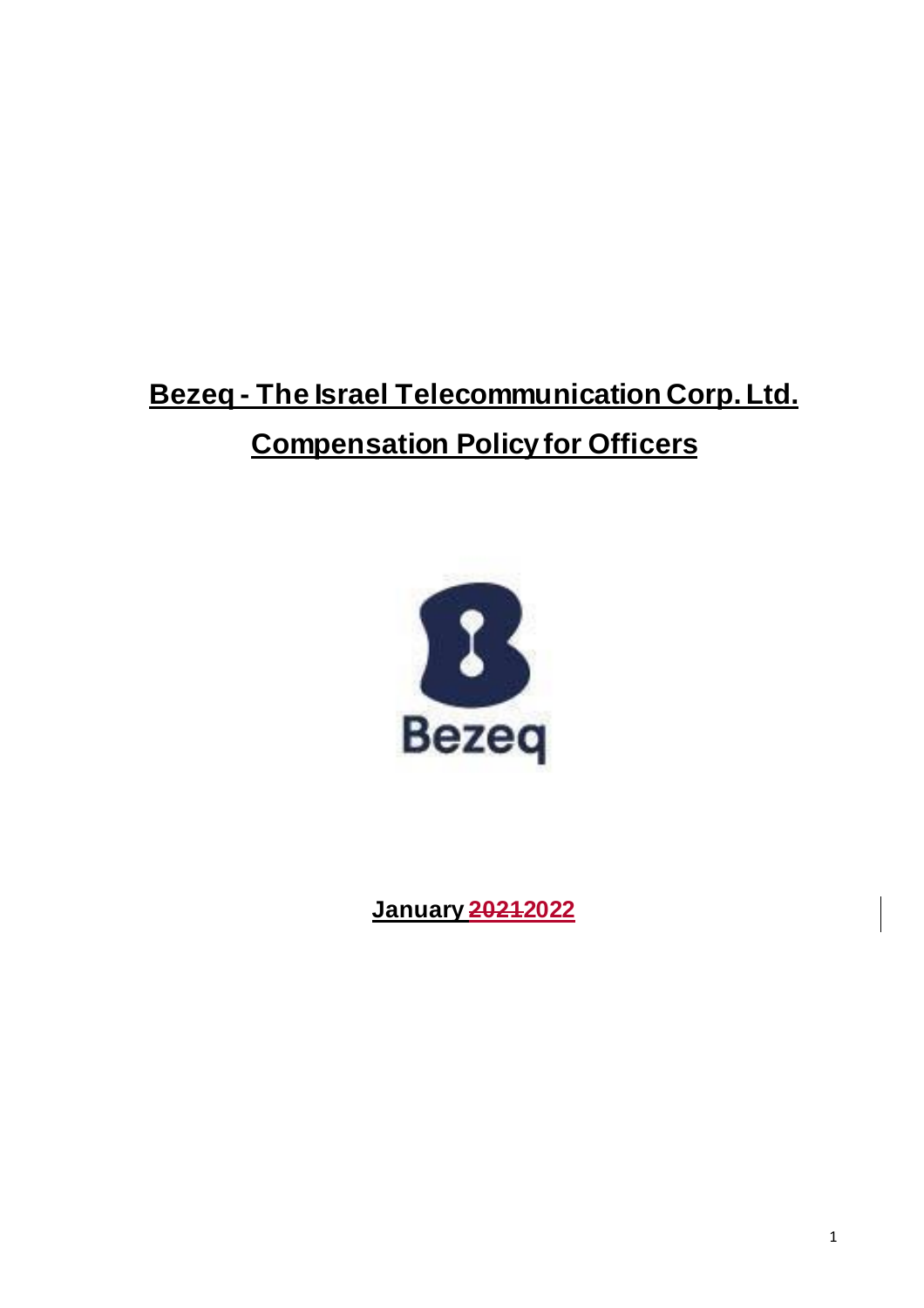# **Contents**

|     |                                                              |                                                               |                                         | Page |  |  |  |  |
|-----|--------------------------------------------------------------|---------------------------------------------------------------|-----------------------------------------|------|--|--|--|--|
| 1.  | <b>Definitions</b>                                           |                                                               |                                         | 3    |  |  |  |  |
| 2.  |                                                              |                                                               | Purpose of the document                 | 4    |  |  |  |  |
| 3.  |                                                              | Policy objective and considerations in determining the policy |                                         |      |  |  |  |  |
| 4.  |                                                              | <b>Officers</b>                                               |                                         |      |  |  |  |  |
| 5.  |                                                              | Parameters for reviewing the compensation conditions          |                                         |      |  |  |  |  |
| 6.  |                                                              | Entities involved in establishing the policy                  |                                         |      |  |  |  |  |
| 7.  |                                                              | Structure of the Company's compensation – general             |                                         |      |  |  |  |  |
|     | 7.1                                                          | The fixed component                                           | 6                                       |      |  |  |  |  |
|     |                                                              | 7.1.1                                                         | Base salary                             | 6    |  |  |  |  |
|     |                                                              | 7.1.2                                                         | Benefits and fringe benefits            | 7    |  |  |  |  |
|     |                                                              | 7.1.3                                                         | Severance pay and retirement conditions | 7    |  |  |  |  |
|     | 7.2                                                          |                                                               | The variable component                  | 8    |  |  |  |  |
|     |                                                              | 7.2.1                                                         | Performance-linked bonus (grant)        | 8    |  |  |  |  |
|     |                                                              | 7.2.2                                                         | Equity-based compensation               | 13   |  |  |  |  |
|     |                                                              | 7.2.3                                                         | Special bonuses                         | 14   |  |  |  |  |
|     | 7.3                                                          | Ratio of the fixed component to the variable components       |                                         |      |  |  |  |  |
| 8.  | Additional terms of office and employment                    | 16                                                            |                                         |      |  |  |  |  |
|     | 8.1                                                          | Insurance                                                     |                                         |      |  |  |  |  |
|     | 8.2                                                          | Indemnification                                               |                                         |      |  |  |  |  |
|     | 8.3                                                          | 17                                                            |                                         |      |  |  |  |  |
| 9.  |                                                              | Directors' fees                                               |                                         | 17   |  |  |  |  |
| 10. |                                                              | Present arrangements                                          |                                         |      |  |  |  |  |
| 11. | Rules of control, reporting and correction of irregularities |                                                               |                                         |      |  |  |  |  |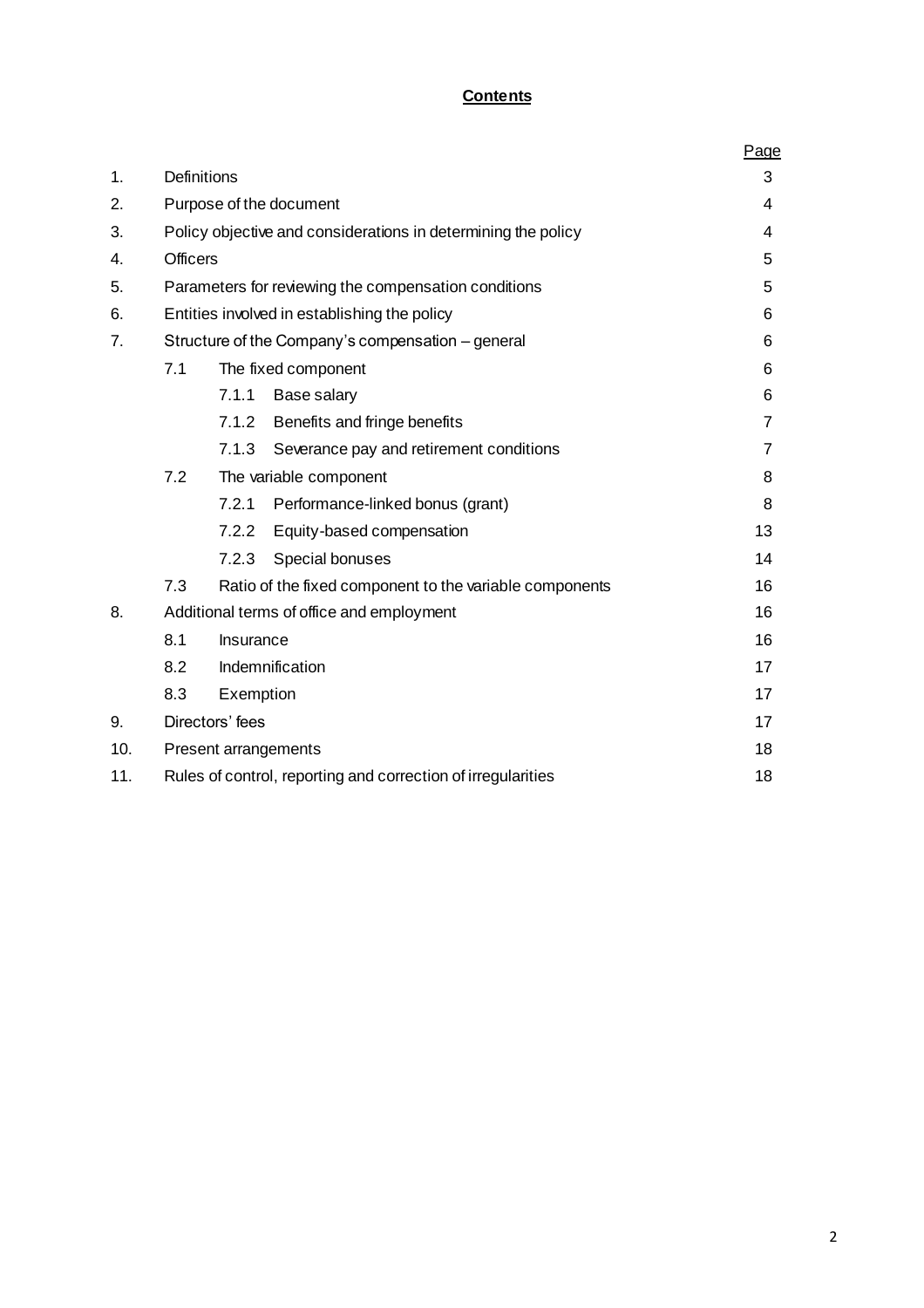# 1. **Definitions**

| <b>Stock Options</b>                                               |                          | Options exercisable into ordinary shares of the Company<br>including, <i>inter alia</i> , options whose exercise is conditional on<br>the achievement of certain goals;                                                                                                                                                                                                                                                                    |  |
|--------------------------------------------------------------------|--------------------------|--------------------------------------------------------------------------------------------------------------------------------------------------------------------------------------------------------------------------------------------------------------------------------------------------------------------------------------------------------------------------------------------------------------------------------------------|--|
| <b>Bezeq</b>                                                       | ۰                        | Bezeq Israel Telecommunication Corp. Ltd.                                                                                                                                                                                                                                                                                                                                                                                                  |  |
| <b>Bezeq International</b>                                         |                          | Bezeq International Ltd.                                                                                                                                                                                                                                                                                                                                                                                                                   |  |
| <b>Advance Notice</b>                                              |                          | Notice given to an employee by the Company prior to his<br>dismissal, and notice given to the Company by an employee<br>prior to his resignation from the Company, in accordance with<br>the provisions of the Advance Notice for Dismissal and<br>Resignation Law, 2001 and/or in accordance with the<br>employee's employment agreement.                                                                                                 |  |
| The Company                                                        |                          | Bezeg or each of the material subsidiaries, as the case may<br>be.                                                                                                                                                                                                                                                                                                                                                                         |  |
| <b>Significant subsidiaries</b><br>The Law or the Companies<br>Law |                          | Pelephone, Bezeq International, yes and all other companies<br>controlled by Bezeq where the compensation committee and<br>Bezeq's board of directors determined that it is a significant<br>subsidiary of the group.                                                                                                                                                                                                                      |  |
|                                                                    |                          | The Companies Law, 1999.                                                                                                                                                                                                                                                                                                                                                                                                                   |  |
| <b>The CEOs</b>                                                    |                          | The CEO of Bezeq, CEOs of the material subsidiaries and<br>Senior Group Managers.                                                                                                                                                                                                                                                                                                                                                          |  |
| The VPs                                                            | $\overline{\phantom{0}}$ | Any Officer at Bezeq, as defined in the Companies Law, who<br>is not a director and not a CEO.                                                                                                                                                                                                                                                                                                                                             |  |
| <b>The Group</b>                                                   | $\overline{\phantom{0}}$ | Bezeq together with its significant subsidiaries.                                                                                                                                                                                                                                                                                                                                                                                          |  |
| <b>Compensation Committee</b>                                      | $\blacksquare$           | A committee of the Board of Directors of Bezeq which meets<br>the conditions prescribed in Section 118A of the Companies<br>Law concerning a compensation committee.                                                                                                                                                                                                                                                                       |  |
| yes                                                                |                          | D.B.S. Satellite Services (1998) Ltd.                                                                                                                                                                                                                                                                                                                                                                                                      |  |
| <b>The Compensation Policy</b><br>or the Policy                    |                          | Compensation policy for Officers of Bezeq in accordance with<br>the provisions and requirements of section 267A of the<br>Companies Law.                                                                                                                                                                                                                                                                                                   |  |
| <b>The Officers</b>                                                |                          | The Officers who are subject to the Compensation Policy<br>pursuant to the provisions of section 4.1 of this document.                                                                                                                                                                                                                                                                                                                     |  |
| <b>The Officers of Bezeq</b>                                       |                          | The CEO of Bezeq and the VPs.                                                                                                                                                                                                                                                                                                                                                                                                              |  |
| Pelephone                                                          | $\overline{\phantom{0}}$ | Pelephone Communications Ltd.                                                                                                                                                                                                                                                                                                                                                                                                              |  |
| Adjusted free cash flow                                            | $\blacksquare$           | Calculated as cash from operating activities less cash for the<br>purchase/sale of fixed and intangible assets (net), and net of<br>payments in respect of leases;                                                                                                                                                                                                                                                                         |  |
| <b>Terms of office and</b><br>employment                           |                          | As this term is defined in the Companies Law, as may be<br>revised from time to time. At the date of approval of the<br>compensation policy according to this document, the<br>language of the Law is: the terms of office or employment of<br>an officer, including the grant of an exemption, insurance,<br>undertaking to indemnify or indemnification under a permit to<br>indemnify, termination bonus, and any bonus, other payment, |  |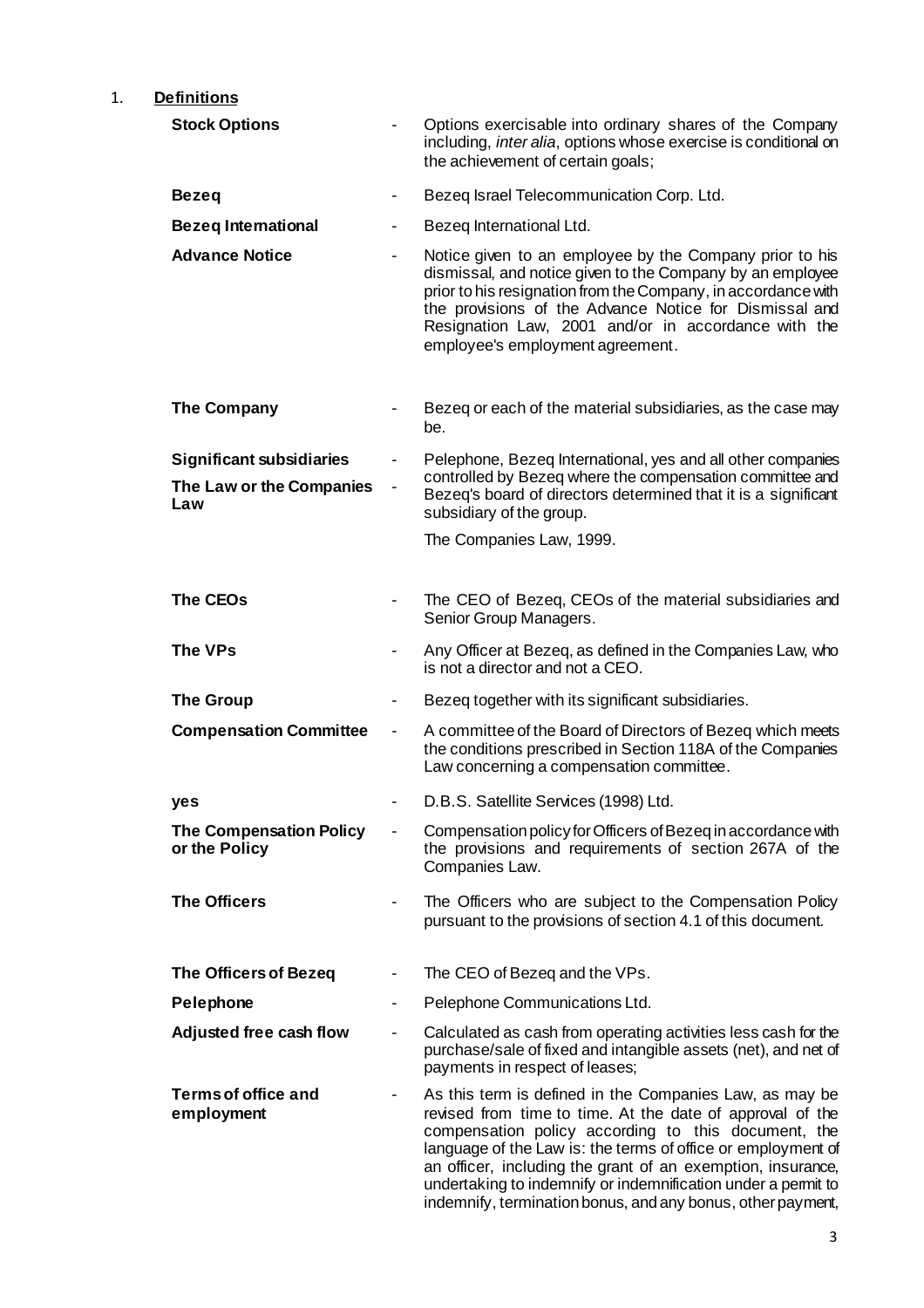| <b>Stock Options</b>                                            | Options exercisable into ordinary shares of the Company<br>including, <i>inter alia</i> , options whose exercise is conditional on<br>the achievement of certain goals;                                                                                                      |
|-----------------------------------------------------------------|------------------------------------------------------------------------------------------------------------------------------------------------------------------------------------------------------------------------------------------------------------------------------|
|                                                                 | or undertaking to make such payment, which are given on<br>account of the said office or employment.                                                                                                                                                                         |
| <b>Regulations for</b><br>compensation of external<br>directors | The Companies (Rules Concerning Compensation and<br>Expenses for an External Director) Regulations, 2000.                                                                                                                                                                    |
| <b>EBITDA</b>                                                   | Earnings before interest, taxes, depreciation<br>and<br>amortization, as defined in the chapter "Description of the<br>Company's Business" in the annual periodic reports of the<br>Company.                                                                                 |
| <b>Adjusted EBITDA</b>                                          | Calculated as EBITDA net of expenses / other operating<br>income (net)/ losses/profit from decrease/increase in value<br>(including losses from continued depreciation) and effects of<br>applying IFRS 16 "Leases" and net of expenses relating to<br>share-based payments. |

## 2. **Purpose of the document**

1

- 2.1 The purpose of this document is to define and detail the compensation policy for the Officers in the Group who are subject to this Policy as described in section 4.1 below. The Policy addresses the scope and composition of the compensation, and the manner in which it is determined in accordance with the provisions of section 267A of the Companies Law and under any law. The Policy relates to the overall compensation for the Company's officers for their work (in the framework of an employment agreement) and/or the services they render (in the framework of a management agreement) to the Company and/or the Group, as the case may be.
- 2.2 It is emphasized that this Policy does not grant the Officers any right to receive any compensation as specified in this Compensation Policy by virtue of the adoption of this Compensation Policy. The compensation to which the Officers currently serving in the Group or officers who serve in it in the future will be entitled, will be based on the specific conditions defined for them individually and approved by the competent organs, subject to the provisions of any law as may be from time to time.

This Policy should not be seen as exhausting all the provisions of the law or the definitions in it. This Policy does not constitute an alternative to or derogate from the provisions laid down by existing statutes and regulations.

2.3 This Compensation Policy will come into force on January 1, 2019<sup>1</sup>.

## 3. **Objective of the Policy and considerations in its determination**

The objectives of the Compensation Policy are as follows:

 To help advance the goals of the Company and the Group, work plans, and the policy of the Company in a long-term perspective, and to ensure that there is a correlation between the goals of the Company and the Group and the goals of management, and the compensation paid to the Officers.

<sup>1</sup> In accordance w ith the general meeting's approval dated February 6, 2020, the amendment to section 8.2 regarding the cumulative amount of indemnity to officers is effective as of June 30, 2019. In addition, amendments to section 7.2.1.6.3 relating to goals and w eights defined for the Company's CEO and relating to the threshold criteria for the payment of a bonus conditional on the performance of the Company's CEO and the CEO of the material subsidiaries are effective as of December 16, 2019 in respect of 2020 (and thereafter). In addition, amendments to section 1 "definitions" of adjusted free cash flow ", "EBITDA", and "adjusted EBITDA" and footnote 6 in the definition of "FFO" are effective as of January 1, 2020.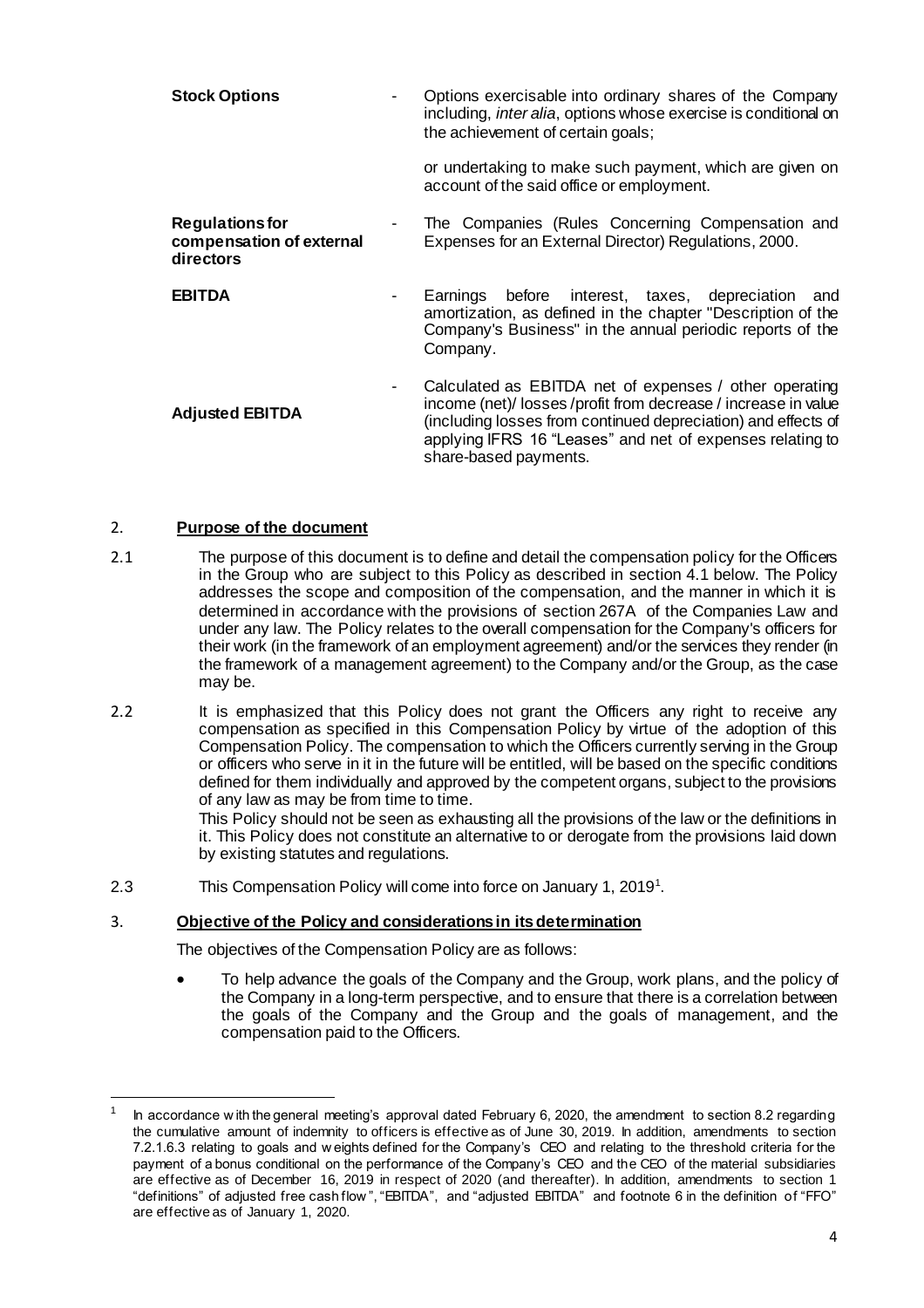- To create a worthy array of compensation for the Officers, taking into account, inter alia, the size of the Group or the Company, the nature of their business activity, their risk management policy, and the goals which it aspires to achieve from time to time.
- To enable the Company and the Group to recruit and retain senior managers with the ability to lead them to long-term business success, to attain their goals and to confront the challenges they face.
- To provide the Officers with a sense of partnership with the Company's business results, all without deviating from the risk management policy of the Group and of the Company.
- To create an appropriate balance between the various compensation components fixed and variable, short-term versus long-term, etc.

## 4. **The Officers**

- 4.1 The Officers referred to in the Compensation Policy are the CEOs<sup>2</sup> and the VPs at Bezeq.
- 4.2 The Compensation Policy also addresses the terms of office of directors of Bezeq (Sectio[n 9\)](#page-15-0), which for the purposes of this document are not included in the definition of "Officers".

## 5. **Parameters for reviewing the compensation conditions**

Following are general parameters that are likely to be taken into account when reviewing the compensation conditions of the Officers:

- The qualifications, skills, expertise, professional experience and achievements of the officer.
- The position, degree of responsibility, and previous salary agreements signed with the Officer.
- The Officer's contribution to the performance, profit and stability of the Company and/or the Group, as the case may be.
- The degree of responsibility imposed on the Officer in respect of his position in the Company and/or the Group, as the case may be.
- The Company's and/or the Group's need to retain the Officer in view of his skills, knowledge and/or special expertise.
- The size of the Group and/or the Company and the scope and nature of their activity.
- The market conditions, competition and regulatory environment in which the Company and/or the Group operates.
- The reasonability of the compensation mechanisms and scope of the amounts in relation to accepted conditions in the market for officers serving in similar positions in similar companies.
- Review of the ratio of the fixed component to the variable components based on the definitions prescribed as part of the Policy.
	- Review of the ratio between the cost of the terms of office and employment of the Officer to the cost of salary/compensation average of the other employees of the Group and/or of the relevant company (including temporary placement workers who are hired in the Group or the relevant company), and in particular the ratio to the average cost of the salary/compensation and to the cost of the median salary/compensation of such workers and the effect of the gaps between them on work relations in the Group and/or the Company, as the case may be. On this matter, "temporary placement workers who are hired in the Group or the relevant

 $\mathbf I$ 

<sup>1</sup> 2 It is clarified that subject to any law , in the event of a merger of Bezeq w ith a material subsidiary or a merger of material subsidiaries, should that occur, then the provisions of the Compensation Policy w ill continue to apply to the CEO of the material subsidiary, and for the purpose of the Compensation Policy he w ill continue to be considered CEO of a material subsidiary even if his title in the Group is different.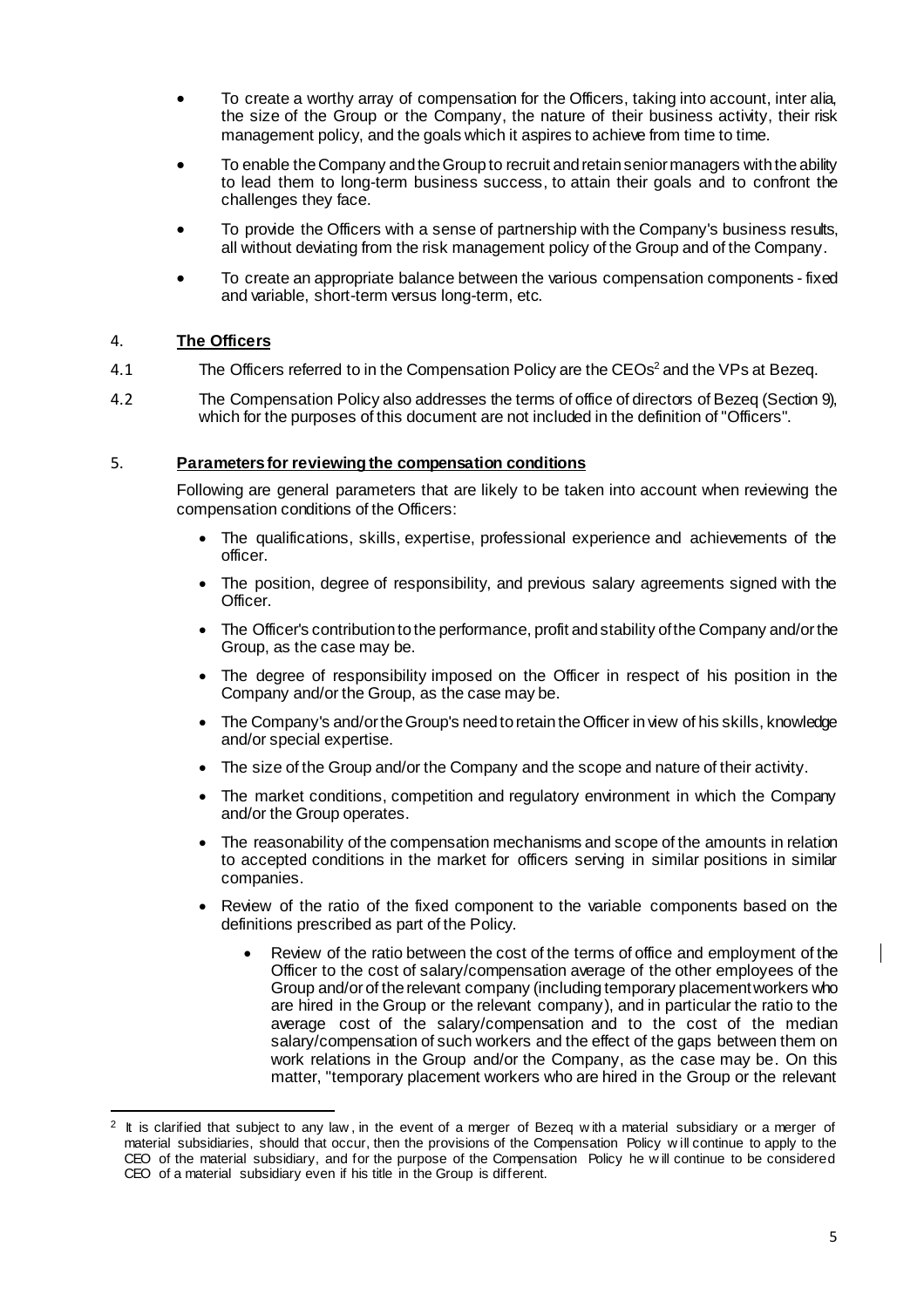company", as the case may be, and "cost of salary", have the meaning assigned to then in Part 1 of the First Schedule of the Companies Law. At the time of approval of the Compensation Policy by the Compensation Committee and the Board of Directors of Bezeq, the ratio of the average cost of the compensation of the Officers at Bezeq to the average and median cost of wages of the other Bezeq workers (including temporary placement workers)<sup>3</sup>, is  $46.66.9$  and  $47.847.4$ , respectively.

## 6. **Entities involved in setting the Policy**

The Compensation Committee – makes recommendations to the Board of Directors of Bezeq for a compensation policy for the Officers, and for its renewal/extension and revision from time to time.

The Board of Directors of Bezeq - sets the compensation policy for the Officers after considering the recommendation of the Compensation Committee, reviews the policy from time to time, and is responsible for revision as necessary.

The general meeting of the shareholders - approves the compensation policy of Bezeq for the Officers insofar as such approval is required by the Law and with the reservations prescribed in the Law.

## 7. **Structure of officer compensation at the Group – General**

The overall compensation of the Officers comprises several components so that each component compensates the Officer for a different aspect of his contribution to the Company or the Group, as applicable:

## 7.1 **The fixed component**

## 7.1.1 Base salary<sup>4</sup>

- 7.1.1.1 This component is designed to compensate the Officer for performing the ongoing requirements of the position and for the time he invests in decision making and performing the duties imposed on him as part of his position. The base salary reflects the Officer's abilities and skills and incorporates the areas of responsibility and authority within the context of the officer's position.
- 7.1.1.2 The base monthly salary of the CEOs shall not be more than a total of NIS 172,500 per month (for a full-time position).
- 7.1.1.3 The base monthly salary of the VPs shall be in the range of NIS 40,000-100,000 per month (for a full-time position).
- 7.1.1.4. In the event of a part-time position, the basic salary will be adjusted accordingly, such that the basic salary and the ceiling of the basic salary will be updated linearly according to the share of the scope of the position.

## 7.1.2 Benefits and social benefits

7.1.2.1 This component includes benefits and social benefits which are additional to the base salary component, some of which are prescribed in law (e.g. pension savings, provision for severance pay, vacation days, sick pay, convalescence, etc.) and some of the Company may grant to the Officer (at its discretion) according to accepted practice in the labor market (e.g. education fund savings plan, insurance for work disability, etc.). The benefits and social benefits are designed to maximize the advantages for the Officer and also for the Company and/or the Group themselves, in part through tax benefits which the State offers in respect of these payments, and in

<sup>3</sup> The ratios stated above w ere calculated on the basis of the total of all payments for employment (including the value of the vehicle tax attributed in the salary)that w ere actually paid during 2018-2021 to the Officers and employees of the Company (during a w hole year only, and the data relating to part-time employees w as normalized to full-time employment), as of December 31, 20182021. In addition, the data for temporary placement w orkers are correct for June 20182021. The value of the equity-based compensation taken into account in the calculation of the cost of compensation of the Officers w as calculated based on a linear spread of the value of the grant (as of the date of grant of the equity-based aw ard) over the vesting years. In a calculation that takes into account the amount of the accounting expense recognized in the Company's financial statements for 2021 in respect of the equity-based aw ard to the Officers, the ratio stands and 8.2 and 8.8, respectively.

 $4$  The salary amounts specified in the chapter "The base salary" are in gross terms.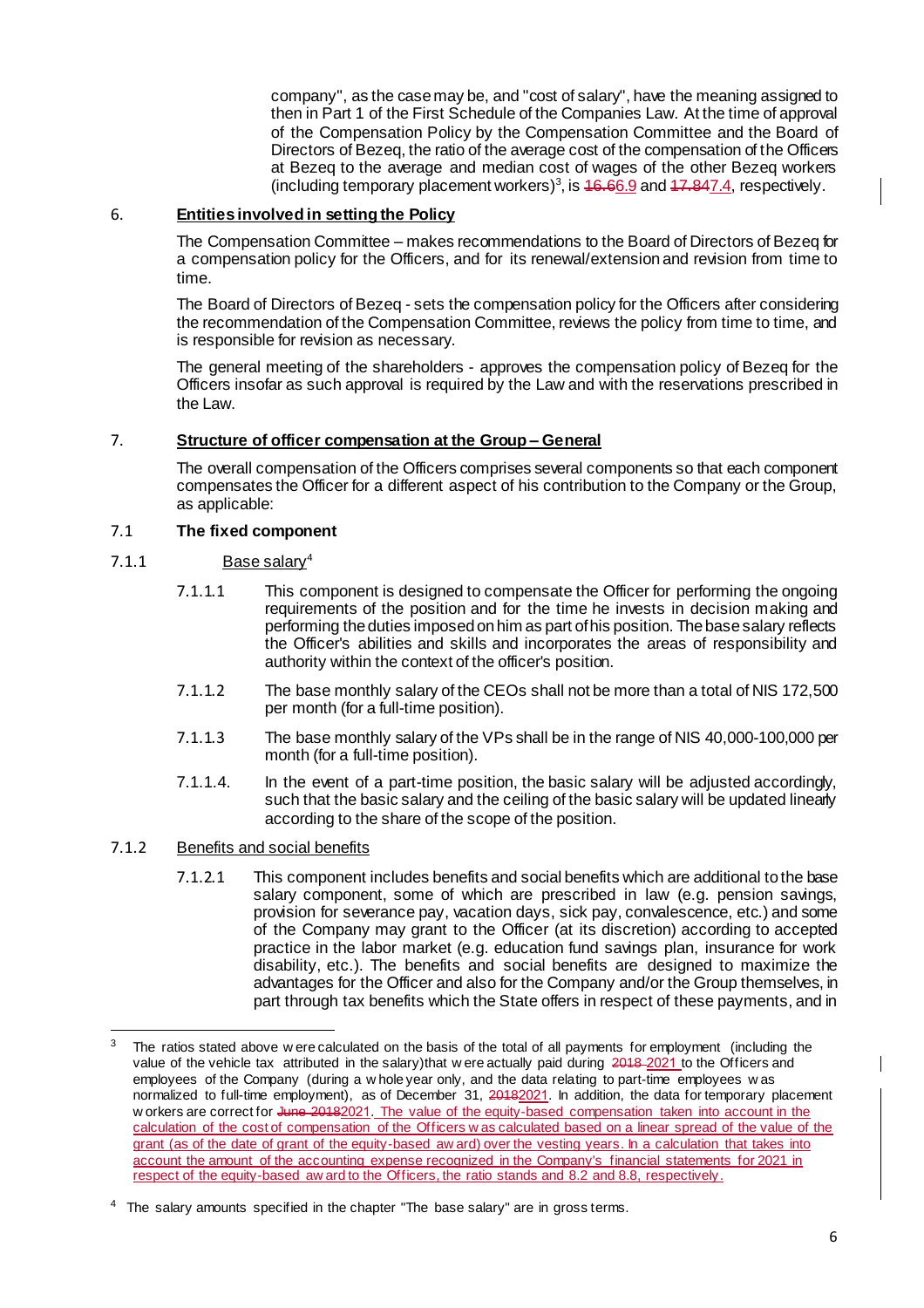an effort to supplement the base salary and compensate the Officer for expenses he incurs while fulfilling his duties (e.g. refund of per diem expenses).

- 7.1.2.2 Pension insurance the Company will make provision for contributions to a pension provider or pension arrangement agent, as chosen by the Officer in writing, and in accordance with the provisions of the applicable law in this matter. The provisions will be made from the officer's base salary only and will not include any other compensation components. The Company's provision for pension insurance will be contingent on deducting the appropriate amount for the employee's share of the provisions from the Officer's salary. The Company will insure the Officers for work disability insurance as part of their membership in a pension fund or as an additional policy for the Officers who have managers insurance. Provision for work disability made by the Company shall not be more than 2.5% of the Officer's regular salary.
- 7.1.2.3 Education fund every month, the Company will deposit 7.5% of the Officer's base salary in an education fund, and will deduct a further 2.5% from his salary and transfer these amounts to an education fund of the Officer's choice.
- 7.1.2.4 Company car the Company will provide its Officers with a company car, or equivalent, for the purpose of performing their duties and for their personal use, according to the Company's accepted practice and in line with its procedures.
- 7.1.2.5 Other social benefits additionally, Officers will be entitled to other accepted benefits such as: mobile phone, managers' review, refund of expenses incurred while performing their duties, and subject to individual approval of the Compensation Committee – grossing up of expenses in relation to the benefits and social conditions referred to in this section 7.1.2, and other standard manager benefits, all in accordance with Company practices, against presentation of relevant documentation. It is clarified that the maximum rebate of expenses for any one Officer is limited to NIS 10,000 per year.
- 7.1.2.6 The total cost of the vehicle and other social benefits (as these are defined in section 7.1.2.5 above) for any one Officer shall not exceed NIS 20,000 per month.
- 7.1.2.7 In addition to the foregoing, the Company may participate in the cost of the officer's attendance in different seminars and/or courses, up to a cumulative amount of NIS 1 million for a period of 3 years.

## 7.1.3 Severance pay and retirement conditions

- 7.1.3.1 For incumbent Officers (who are not signed on Section 14 of the Severance Pay Law, 1963), the Compensation Committee is entitled, at the recommendation of the Chairman/CEO, as applicable, to approve payment of the full severance pay or part thereof even if the employee resigns (as opposed to being dismissed) or in the event of consensual termination of employment, subject to an individual arrangement made between the Company and the relevant Officer.
- 7.1.3.2 Officers will not be entitled to retirement bonuses except in extraordinary cases, as described in and subject to section 7.2.3.2 below.
- 7.1.3.3 For the CEOs, the period of advance notice shall be 6 months and for the VPs the advance notice period will be up to 6 months. During the advance notice period, the relevant Officer is required to continue to work in his position, unless the Company actually waives his work.
- 7.1.3.4 In case of the transfer of a Company or Group employee to another position in the Company or the Group, as the case may be, the Officer will not be entitled to an advance notice period or to payment in lieu of notice or to an acclimatization period.

## 7.2 **The variable component**

## 7.2.1 Performance-linked bonus ("bonus")

7.2.1.1 This bonus is designed to compensate the Officer for his achievements and contribution to attaining the goals of the Company or the Group, as applicable, during the calendar year for which the bonus is paid ("the Annual Bonus").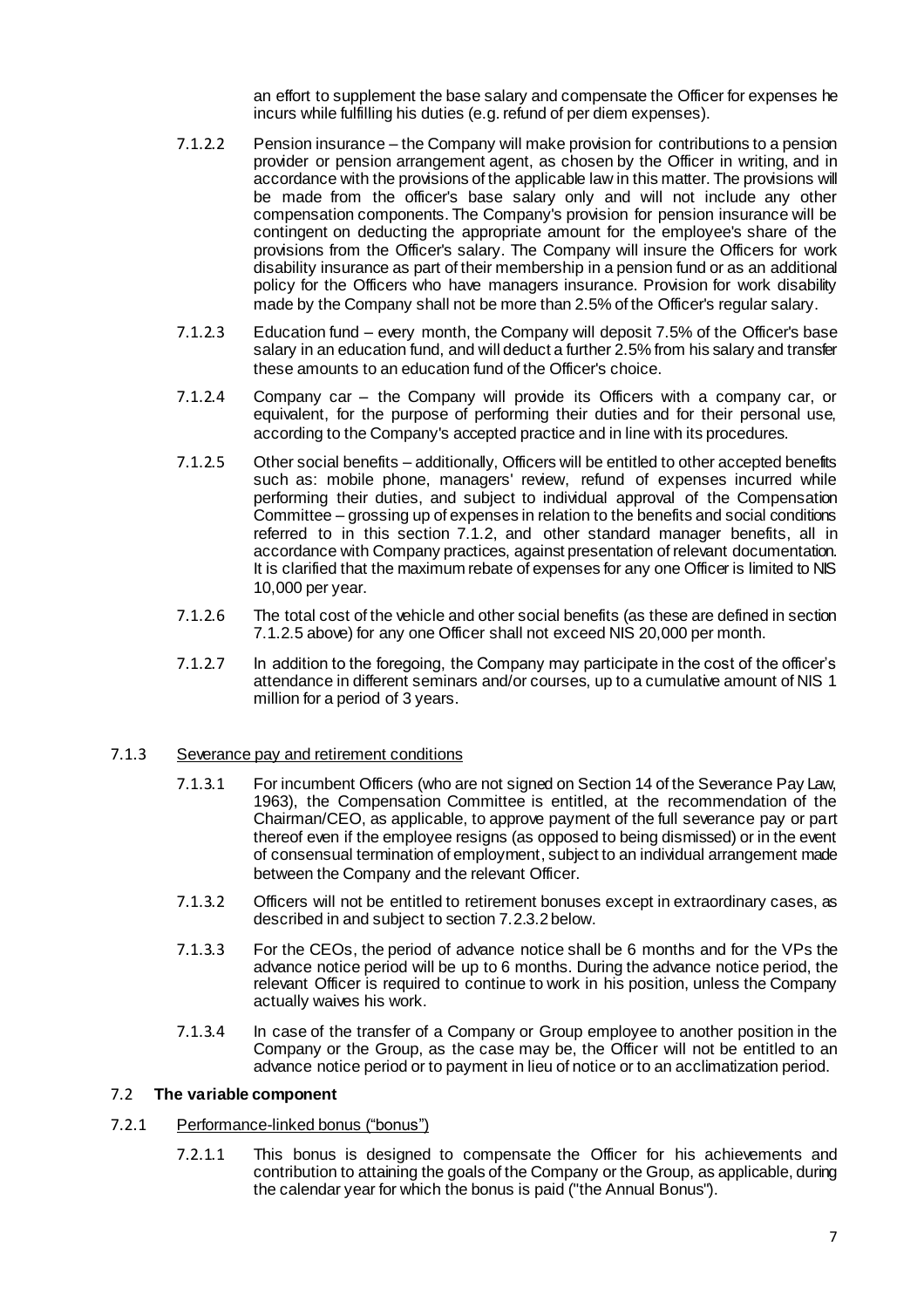- 7.2.1.2 Structure of the bonus the performance-linked bonus can have all or some of three components, at the discretion of the Compensation Committee and the Board of Directors of Bezeq, subject to the provisions of section 7.2.1.3 below, for each of the Officers:
	- (i) **Component based on the targets of the Company and the Group** Targets which will apply to the bonus plans for all the Officers in a particular year, where separate targets are to be defined for the Officers of Bezeq and for CEOs of the material subsidiaries.
	- (ii) **Component based on personal targets** Targets which correspond to the relevant Officer's position and to the specific subjects and targets that the Company or the Group wishes him to promote in that year.
	- (iii) **Discretionary bonus component**  The Company's Officers will be entitled to a bonus component which is not measurable, based on a qualitative evaluation of their performance by their superior.
- 7.2.1.3 The Compensation Committee and the Board of Directors of Bezeq may delegate their authority for the matter of determining the composition of the bonus, so that for the VPs the structure of the bonus will be decided by the CEO of Bezeq, subject to the approval of the Chairman of Bezeq, and for the CEOs of the material subsidiaries the structure of the bonus will be decided by the Compensation Committee alone.
- 7.2.1.4 As a rule, eligibility for a performance-linked bonus for any year will be contingent upon the Officer being an employee of the Company or of the Group, as the case may be, at the end of the relevant year. If the Officer started his employment in the Company or in the Group during the year, or is not an employee of the Company or of the Group at the end of the relevant year, the Officer will be entitled to a proportionate part of the performance-linked bonus for that year, pro rata to the period ,in which he worked in that year and provided that he actually worked in his position for not less than four months in the relevant year, unless the Compensation Committee decides otherwise, and the bonus amount will be paid to him close to the date of termination of office or on the date of approval of the bonuses for all the Officers, as decided by the Compensation Committee. In special cases, the Compensation Committee and the Board of Directors of Bezeq may, after receipt of a recommendation from the CEO or the Chairman of the Board, as applicable, approve bringing forward payment on account of the bonus that is payable to an Officer, provided that the on-account payment does not exceed 50% of the maximum annual bonus to which that Officer might be entitled (subject to the provisions of section 7.2.1.6.2 below). For the sake of caution, it is clarified that if at the end of that year it is decided that the Officer is not entitled to a bonus or is entitled to a bonus that is less than the on-account payment, the Company will demand that the Officer pay back the advance that was paid to him as aforesaid.
- 7.2.1.5 The total amount of all bonuses for all the Officers shall not exceed 1% of the Group's adjustedEBITDA of the calendar year for which the performance-based bonuses were given. Without derogating from the foregoing, the total bonus amount actually distributed each year will be calculated according to the extent of attainment of the targets set out above and below.
- 7.2.1.6 Eligibility for a performance-linked bonus will be decided on the basis of measurable quantitative criteria and/or non-measureable qualitative criteria, subject to the aforesaid in this section 7.2. The targets and weightings for the bonus will be decided upon by the competent organs in the Group as described in sections 7.2.1.2 and 7.2.1.3 above, each year in advance, by no later than the end of February of that year, and will be structured individually and separately for each of the Officers in the manner described below:
- 7.2.1.6.1 The weighting of the component based on targets of the Company and the Group (component (i) above) will be up to 60% of all the targets of each Officer, where up to 20% of all the targets will be Group targets. The weighting of the component based on personal targets (component (ii) above) will be up to 50% of all the targets of each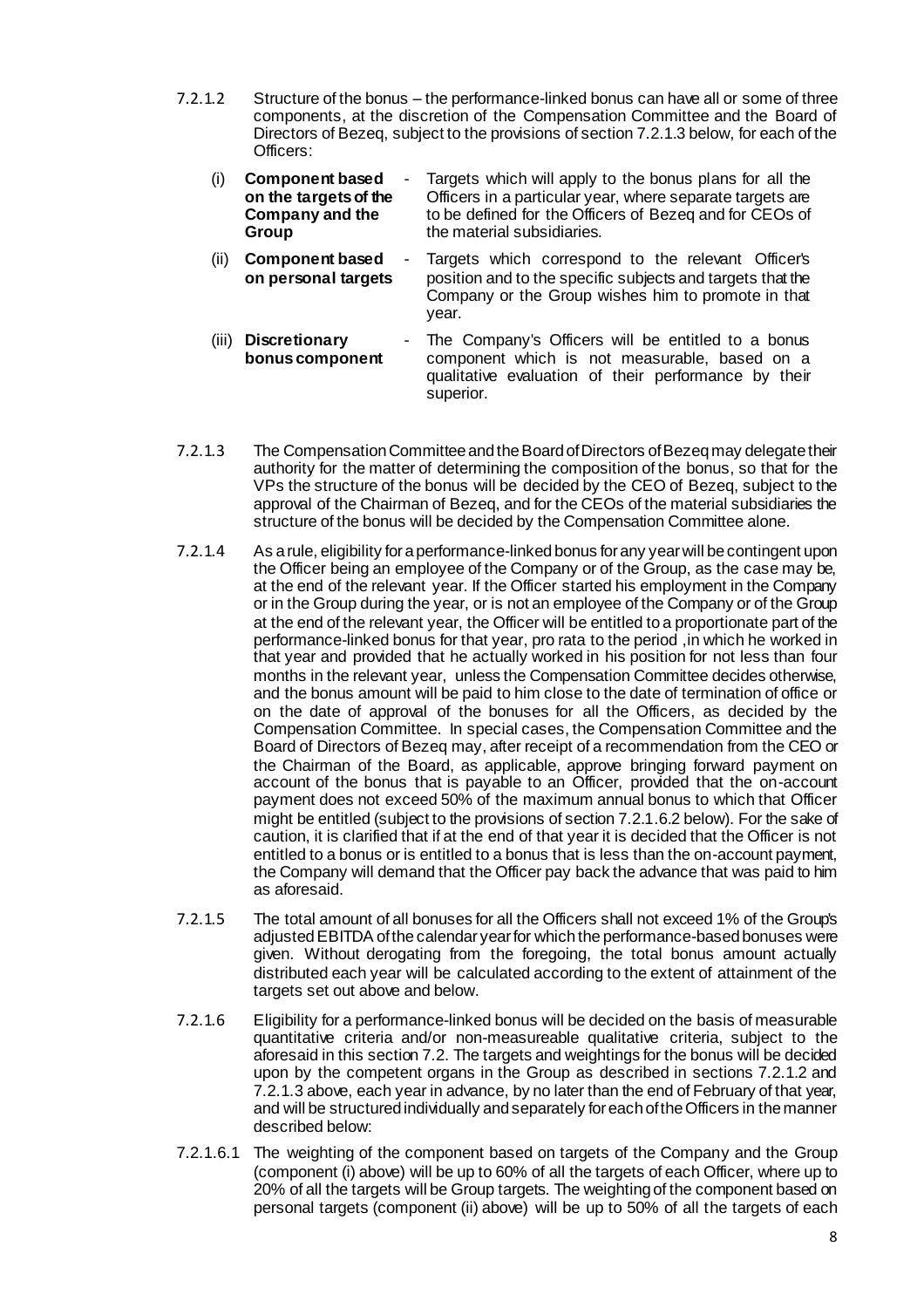Officer. This section does not apply to the CEO of Bezeq, for whom the targets and weightings each year will be as described in section 7.2.1.6.3 below.

7.2.1.6.2 As part of the targets of the Company and the Group (component (i) above), the EBITDA or the adjusted EBITDA target and/or the adjusted net profit (after tax) target and/or the cash flow target of the Company or the Group will be the largest or most heavily weighted of all the targets of the Company/Group. The weighting of the EBITDA or the adjusted EBITDA target (as the case may be) and/or the adjusted net profit (after tax) target cash flow target of each Officer will be determined in relation to his position in the Company or the Group, as the case may be.

> The EBITDA or adjusted EBITDA target (as the case may be) will be a long-term target and the bonus for this target will be paid over two years, so that the Officer must meet the EBITDA or adjusted EBITDA target (as the case may be) set for him over a twoyear period to entitle him to his full annual bonus.<sup>5</sup> If the Officer works in one particular year and meets the EBITDA or adjusted EBITDA target, but his term of office terminates before completing the that year or the subsequent year, or alternatively he moves to another position within the Group before or during that year or the subsequent year – then the Group's Compensation Committee will, at its discretion, determine whether the officer is entitled to the performance-linked bonus or part thereof, on the date of termination/change of position or on the date of grant of the Annual Bonus, having regard, inter alia, of the projections for the subsequent year (insofar as is relevant).

7.2.1.6.3 The targets and weightings defined by the competent organs in the Group as described in sections 7.2.1.2 and 7.2.1.3 above, for the CEO of Bezeq for the performance-linked bonus in any year, will be from the list of targets and in accordance with the range of the weightings noted, as follows: (a) the EBITDA or adjusted EBITDA target for Bezeq (i.e. according to the (separate ) financial statements of Bezeq) will be weighted at up to 30% of the Annual Bonus; (b) the free cash flow (FCF) target for Bezeq (separate) will be weighted at up to 30% of the Annual Bonus; (c) the adjusted after-tax profit target for Bezeq (separate) will be weighted at up to 20% of the calculation of the Annual Bonus; (d) the operating profit target for Bezeq (separate) will be weighted at up to 20% in the calculation of the Annual Bonus; (e) a Group target based on one of the parameters (a) to (c) above, to be decided on by the Compensation Committee and the Board of Directors of Bezeq, will be weighted at up to 30% of the Annual Bonus; and (f) theChairman of the Board's assessment target for the CEO of Bezeq, which will consider the performance of the CEO and, together with the total of discretionary bonuses awarded him in the year, will be weighted at up to 25% of the actual Annual Bonus or three monthly salaries. whichever is the higher. For this matter, "discretionary bonus is any bonus that is not fully measurable or is not predetermined, as stated in section 7.2A below.

> Regarding the threshold conditions for the grant of annual performance-linked bonus to the CEOs of Bezeq and the material subsidiaries ("the Subsidiaries"), the Compensation Committee and the Board of Directors of Bezeq will determine, close to the date of approval of the budget for the calendar year, one of the following alternatives: (1) the  $FFO<sup>6</sup>$  results of Bezeq or the Subsidiaries, cumulatively (as the case may be), in a calendar year have not declined by more than 20% from the FFO results of Bezeq or the Subsidiaries, as the case may be, in the year preceding the year for which the bonus is paid ("the FFO Comparison Alternative"), or (2) the FFO results of Bezeq or the Subsidiaries, cumulatively (as the case may be) in a calendar year have not declined by more than 20% from the target set in the budget of Bezeq or the Subsidiaries, cumulatively, as the case may be ("the FFO Budget Alternative"); or (3) the adjusted EBITDA result of of Bezeq or the Subsidiaries, cumulatively (as the case may be), in a calendar year, has not declined by more than 40% from the adjusted EBITDA of of Bezeq or the Subsidiaries, cumulatively (as the case may be),

 $\mathbf l$ 

 $\overline{\phantom{a}}$ 

<sup>–&</sup>lt;br>5 If the officer meets the target in one year but fails to meet the target in the subsequent year, he w ill be entitled to a partial bonus for the year in w hich he met the target.

<sup>6</sup> (FFO) Funds from Operation – cash flow from operations (as defined in the Company's annual financial statements) before changes in w orking capital and before changes in other asset and liabilities items , less payments for leases. This target may be subject to adjustments for events detailed in section 7.2.1.9 of the Compensation Policy.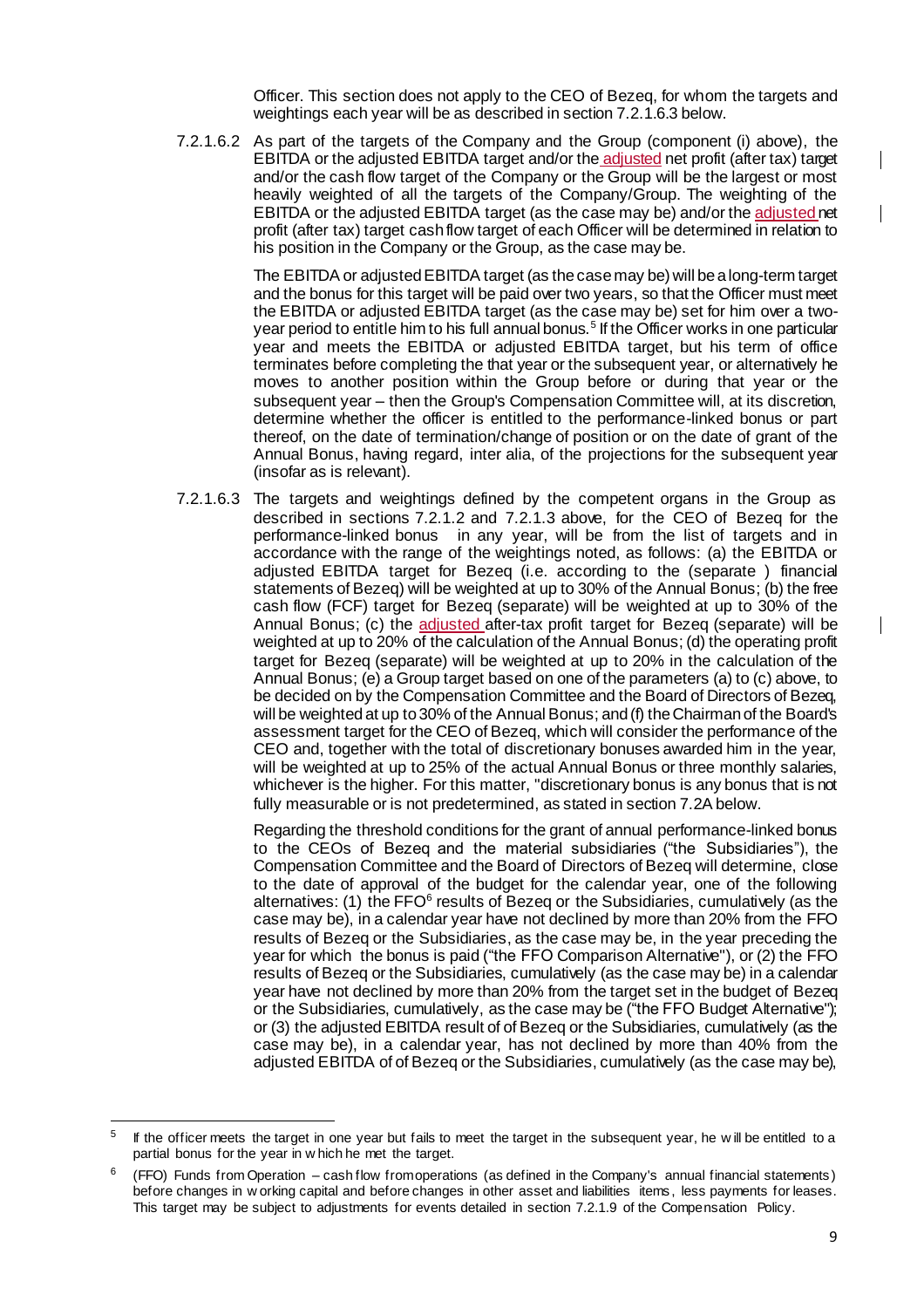in the year preceding the year for which the bonus is paid (the "Adjusted EBITDA Comparison Alternative").

If any of the above fails to meet the FFO or adjusted EBITDA target as described above and as applicable, they will not be entitled to a performance-linked bonus that year even if they meet the other targets for the annual performance-linked bonus. If the Adjusted EBITDA Comparison Alternative is chosen Bezeq will publish in its financial statements the Adjusted EBITDA of Bezeq or the Subsidiaries, cumulatively (as the case may be) for the financial statements year, and if the FFO Comparison Alternative is chosen, Bezeq will publish the FFO data for Bezeq or the Subsidiaries, cumulatively (as the case may be) for that year. If the FFO Budget Alternative is chosen with regard to each of the aforementioned CEOs, Bezeq will publish in its financial statements the FFO targets of Bezeq or the Subsidiaries, cumulatively, as the case may be, for the year subsequent to the reporting year. It is clarified that the budget targets are determined close to the beginning of every year, following discussion of the estimates and forecasts underlying the budget, as of the date of determining the budget, while the budgets are approved by the Board of Directors of the relevant company, as the case may be.

In addition, Bezeq will publish, as part of its Periodic Report, the rate of compliance of each Officer for whom disclosure was made in the Additional Details chapter in Bezeq's Periodic Report, with all the bonus targets defined for each of them with regard to that calendar year.

- 7.2.1.6.4 The following rules will be used to set the targets and to ascertain whether they have been met:
	- a. Each target will be assigned a pro-rata weighting which determines its importance and its weight in the total weight of the bonus budget.
	- b. A quantitative target bar will be set for each measurable target, to be derived from the work plan (budget) or directly from the area which requires change or improvement (excluding a Chairman/CEO assessment target).
	- c. When the target is a parameter that is included in or derived from the budget, then the target will be considered to have been met in full only if the quantitative target bar set in or derived from the budget is met.
	- d. Each target will receive a separate score indicating compliance with the target and the relevant bonus will be computed pro rata to its relative weight.
	- e. A lower quantitative bar will also be set for each target. If performance is below the lower bar, no bonus will be paid for the specific target.
	- f. A bonus of 60% of the specific target weight will be given for reaching the quantitative bar defined as the lower bar, and for performance above this level a bonus of between 60% and 100% will be given, to be calculated on a linear basis (in relation to the difference between the target and the lower bar). If the target is met, a score of 100% will be given for this index.
	- g. An upper bar will be set for each target for performance that surpasses the target. For reaching the upper bar or above, a bonus of 125% of the specific target weight will be given, and for performance between the target and the upper bar, a bonus of between 100% and 125% will be given, to be calculated on a linear basis (in relation to the difference between the target and the upper bar).
	- 7.2.1.7 The maximum performance-linked bonus for the CEO and the CEOs of the significant subsidiaries will be limited to up to 100% of their annual base salary (assuming that 100% of the targets are met), with an option of up to 125% of the annual salary in the case of outstanding performance and for the VPs the maximum performance-linked bonus will be limited to up to 50% of the annual salary (assuming that 100% of the targets are met) and in the case of outstanding performance, up to 62.5%, as described in Section 7.2.1.6.5 (g) above,

### 7.2.1.8 **"Elimination" of uncertain events**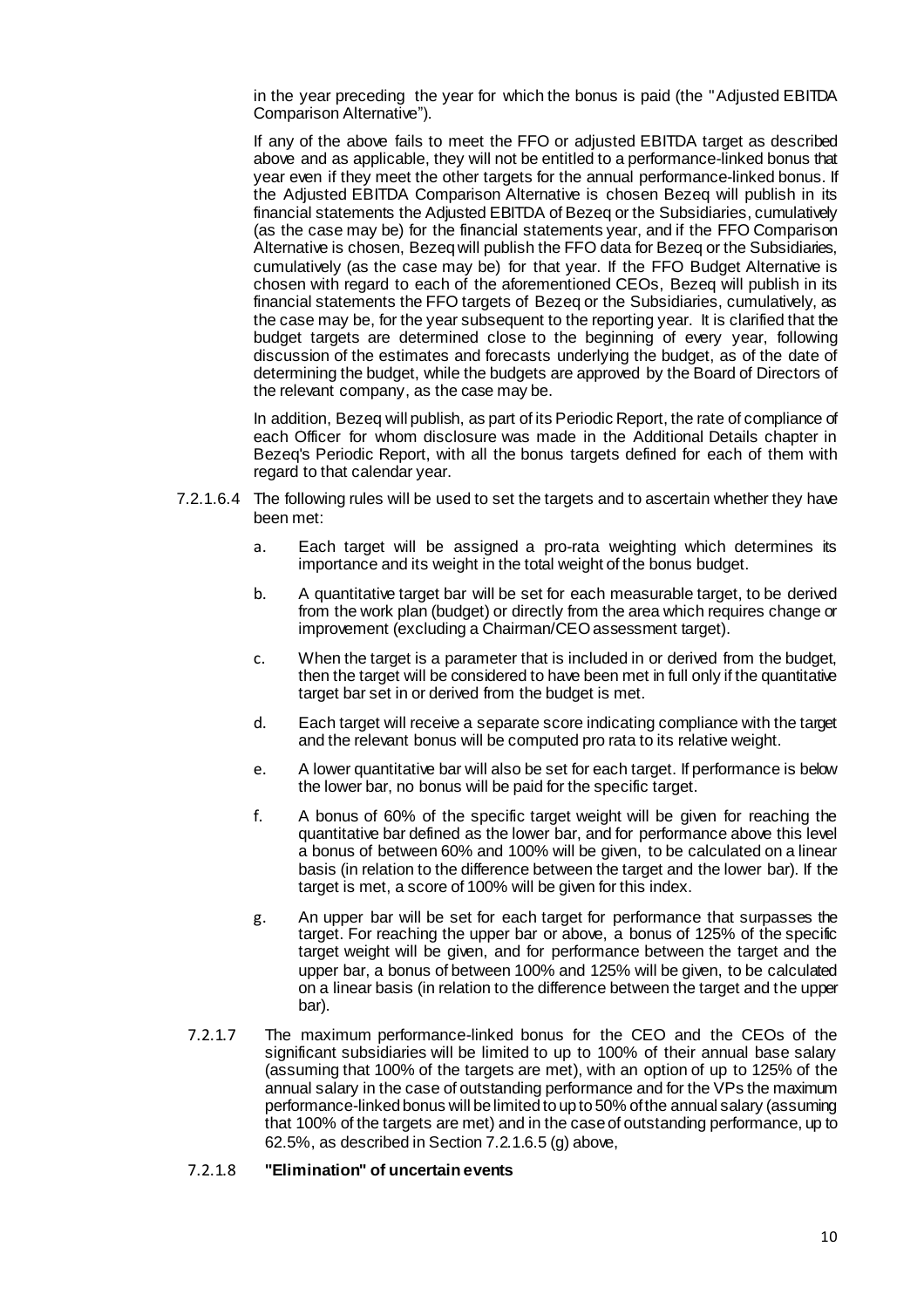The Compensation Committee and the Board of Directors of Bezeq may "eliminate" from the calculation of performance for the purpose of the bonus, implications for the financial results of the relevant company and/or the Group, that will stem from provisions for early retirement or voluntary retirement of employees, accounting changes, taxation changes, business changes, regulatory changes or material failures, provided that their impact was not taken into account in the Company's budget., insofar as such changes occur, as described below:

Accounting changes: Changes in the accounting standards during the year or in the interpretation of the accounting bodies or the Securities Authority concerning how they are applied, early adoption of accounting standards, change in application of an accounting policy, change in an accounting classification, change in a material estimate, an event necessitating restatement of comparison numbers of prior years or prior quarters and which has a material implication for the results of the reporting period, and the like ("Accounting Changes").

The elimination of Accounting Changes will be made close to the time of approving the bonuses, when the external auditors of the relevant company submits its opinion detailing the Accounting Changes that were made during the financial year applicable to the bonus, and the repercussions of those changes on the relevant targets with regard to granting the bonuses. The said opinion shall be submitted to the Compensation Committee, and will serve as a basis for its decision on whether to eliminate repercussions of the Accounting Changes when calculating the bonuses of the Officers

Taxation changes: Changes in tax rates, changes in legislation, regulations, or in the position of the tax authorities in Israel, or an arrangement or ruling with the tax authorities, following which material changes occurred in the tax expenses or tax payments, changes in the tax expense or tax payments in respect of prior years, whether owing to an agreement or an order, etc.

Regulatory changes: New regulation or material changes in existing regulation (whether in laws, secondary legislation, decisions of judicial instances, or service portfolios) which have a material effect on the results of the Company/Group in the reporting period in areas of competition and antitrust, the tariffs, the relations between Bezeq Group and its competitors (including in the wholesale market), cooperation between the companies of the Group, the licensing and ordering of the areas of operation of the Company/Group, the activities of Bezeq as a public company, etc.

Material failures: System-wide malfunction or material failure having a total or ongoing impact on the Company/Group (including owing to cyber attacks), force majeure events or a general emergency situation that have a material effect on the results of the Company/Group in the reporting period, etc.

Elimination of the implications of such events can increase or decrease the bonus, depending on the nature and impact of the event.

In the event that the aforementioned uncertain events are eliminated in the calculation of the bonus to officers, Bezeq will provide such disclosure in the "Additional Details" chapter in its periodic report.

## 7.2.1.9 **Discretionary bonus component**

- 7.2.1.9.1 Notwithstanding the provisions elsewhere in this section 7.2.1, the Compensation Committee and the Board of Directors of Bezeq may determine, with regard to the VPs, that some or all of the variable components of those Officers will be granted on the basis of non-measurable qualitative criteria as described in section 7.2.1.10.3 below, including to determine a bonus structure that differs from the structure described in this section 7.2.1, all subject to the Total Bonus Ceiling as defined in section 7.3 below. It is clarified that those organs may increase, for the relevant Officer, at the time of calculating the bonuses, the discretionary component and may even determine that it will be the only component for calculation of the bonus. For the discretionary component of the CEO of Bezeq, the provisions of section 7.2.1.6.3 above will apply.
- 7.2.1.9.2 The discretionary component of the bonus for the CEOs will be decided according to the assessment of the Chairman of the Board of the relevant company, while the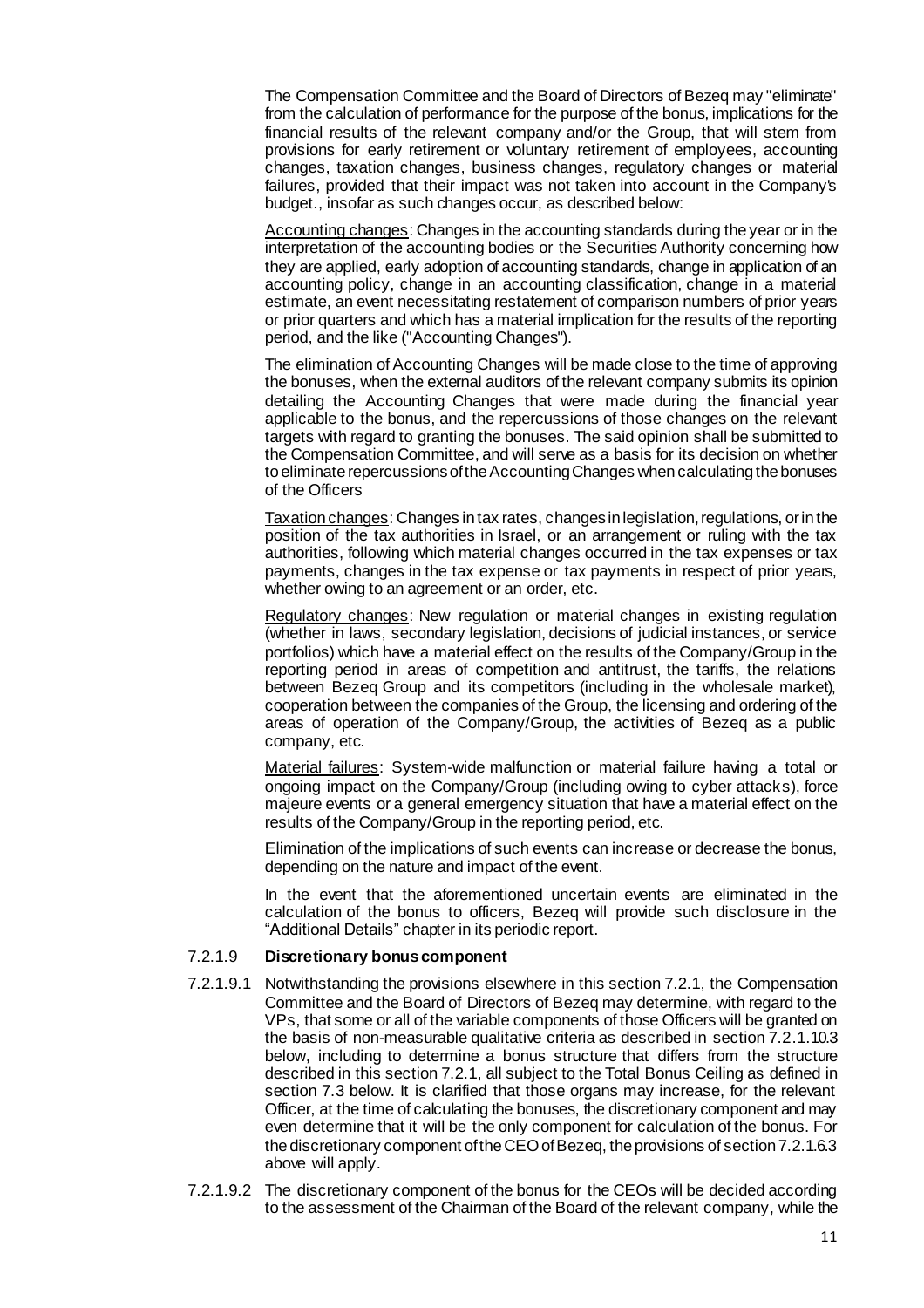discretionary component of the bonus for the VPs will be decided according to the assessment of the CEO of Bezeq, all subject to the approval of the Compensation Committee and the Board of Directors of Bezeq.

7.2.1.9.3 The discretionary component is likely to be based, inter alia, on "qualitative" criteria such as the contribution of the Officer to the business of the Company and/or the Group, its profits, its strength and stability; the need of the Company and/or Group to retain an Officer because of his special skills, knowledge or expertise; the measure of responsibility imposed on the Officer; changes that have occurred in the responsibility of the Officer during the year; satisfaction from the functioning of the Officer (including assessment of the extent to which the Officer demonstrates involvement and concern in fulfilling his function); assessment of the Officer's ability to work in cooperation and coordination with the team; the character and situation of the markets in which the Company operates; compliance with internal procedures or special targets; the Company's need to retain Officers with unique talents, knowledge or expertise; the Officer's contribution to corporate governance and an appropriate control and ethical environment, and the like.

## 7.2.1.10 **Authority to reduce the bonus**

The Compensation Committee and Board of Directors of Bezeq may, at their discretion, reduce the amount of the bonus to which the Officer is entitled, when there are extraordinary circumstances which justify such a reduction.

### 7.2.1.11 **"Clawback" – return of compensation given on the basis of erroneous financial information**

The Officer will be required to return to the Company any excess amounts he was paid as part of the terms of his employment, if they were paid on the basis of information which later turned out to be erroneous and were restated in the Group's financial statements, provided that on the date the demand for return is made to the Officer,<sup>7</sup> no more than three years have elapsed since the date of publication of the financial statement on which the surplus payments were based. The amount of the surplus payments will be determined as the difference between the amount received by the Officer and the amount he would have received according to the corrected financial data which were restated in the financial statements. The Company is entitled to offset such amount owed to it from any amount it payable to the Officer (even if his employment has ended).

## 7.2.2 **Equity-based compensation**

1

- 7.2.2.1 This compensation is intended to link an increase in the value for the shareholders as reflected in a rise in the value of Bezeq's shares over time, with the compensation paid to the Officers. It creates an identity of interests between the officers and the shareholders, and assists in generating the motivation and retention of key office-holders in the Company and in the Group.
- 7.2.2.2 The Compensation Committee and the Board of Directors of Bezeq may adopt an equity-based compensation plan for the Officers ("the Plan").

## 7.2.2.3 The approved Plan will incorporate the following principles:

7.2.2.3.1 The securities allotted as part of the Plan will be Stock Options.

The holding or vesting period for the options will, as a rule, be in the range of 3-5 years from the actual date of grant to the Officer) (the "Vesting Period"). This Vesting Period is designed to constitute a long-term healthy and worthy incentive.

7.2.2.3.2 Subject to obtaining the approvals required by law, in the event of a merger or reorganization involving the Company ("Acceleration Event"), the Compensation Committee may determine that the equity awards be replaced by the equity awards of the recipient company, converted into cash or shares of the recipient company, accelerate the vesting period of all or part of these equity awards and/or determine that equity awards which have not vested and/or are "outside the money" be cancelled.

7.2.2.3.3 The exercise price of the options, for calculating the benefit component, shall not fall below the average closing prices of the Bezeq share in the 30 trading days on the Tel Aviv Stock Exchange ("the TASE") prior to the date of approval of allotment of the options by the Board of Directors of Bezeq or by the  $\mathbf l$ 

<sup>&</sup>lt;sup>7</sup> "Demand" – Includes a notice regarding a decision to make a demand subject to a hearing.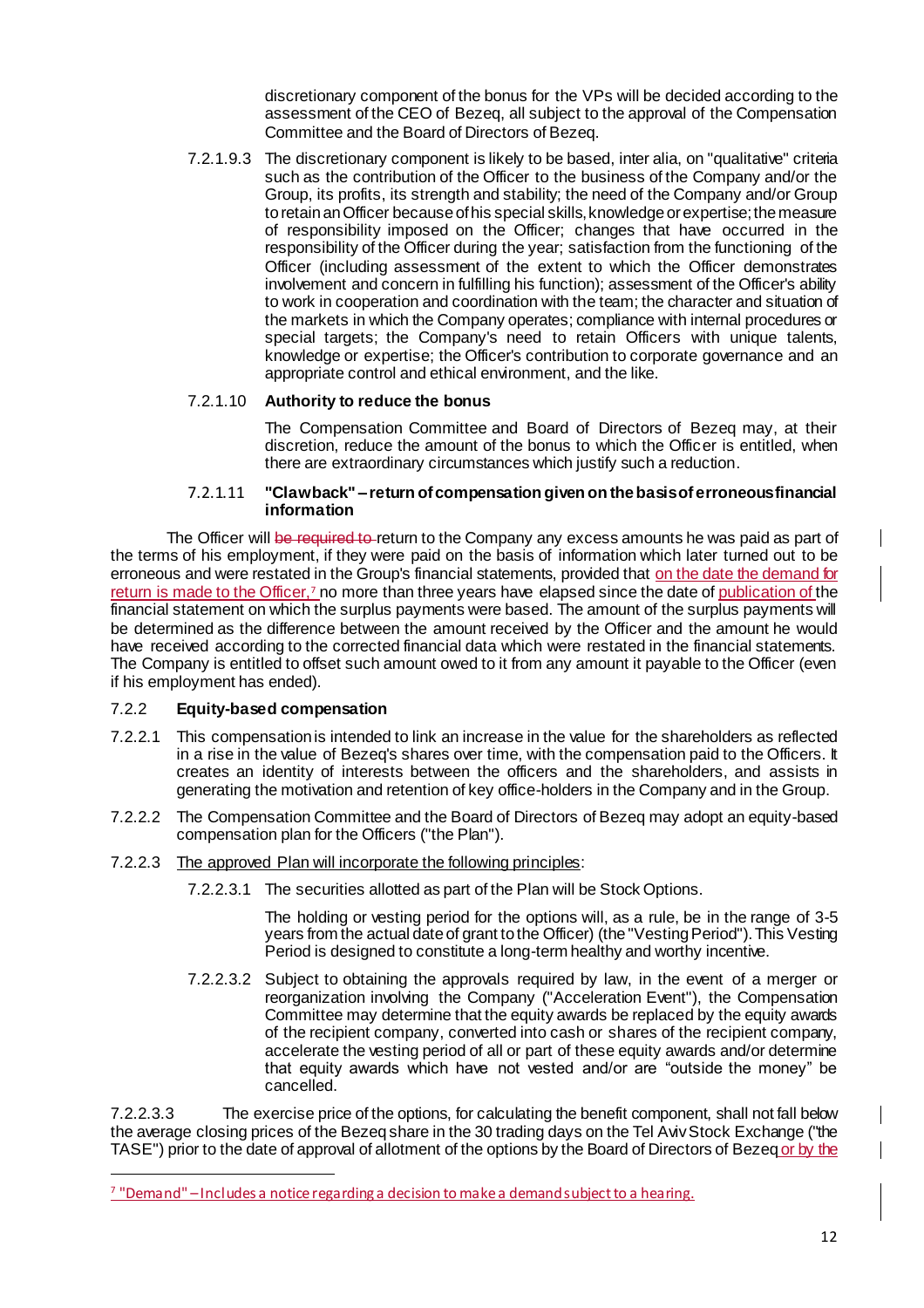Board of Directors committee that was authorized to approve an allotment pursuant to section 288 of the Companies Law, or according to the closing price of the Bezeq share on the stock exchange at the close of trading on the day prior to the date of Bezeq's decision to grant the options, whichever is higher, unless approved otherwise by the General Meeting of the Company. The exercise price will be subject to adjustment provisions in the event of distribution, rights issue etc. as stipulated in the Plan (as it is worded from time to time) or in the letter of allotment.

> 7.2.2.3.4 Grant of the options under the Plan is subject to the provisions of section 7.2A below and the following restriction:

> > The value of a package of equity awards which are not settled in cash per year (according to the B&S formula or the "Monte Carlo" formula or another widely accepted and suitable formula for calculating the value of equity awards) on the grant date should not exceed the following percentages out of the maximum total annual salary (base salary + maximum bonus in cash) to which the officer is entitled in the grant year, and these are the percentages:

- $\lozenge$  For the CEOs  $-55\%$ .
- $\Diamond$  For the VPs 35%.
- 7.2.2.3.5 In a year in which the grant of stock options to an Officer is approved, a special bonus of the types described in section 7.2.3 below will not be approved for that Officer unless the ratio of the fixed component to all the variable components , for that Officer, does not deviate, that year, from the ratios set for this matter in section 7.3 below (the value of the equity-based compensation for each year will be equal, for this matter, to the value of the full equity-based bonus as calculated on the grant date for the purpose of the financial statements, when divided by the number of years from the grant date of the equity-based compensation to the vesting date of the final portion).
- 7.2.2.3.6 Total maximum dilution in a case of grant of Stock Options shall not exceed 5% of the issued and paid up capital of Bezeq.
- 7.2.2.3.7 The expiration date of the options shall not be earlier than one year from the vesting date of each portion and not later than 10 years from the allotment date.
- 7.2.2.3.8 The Plan should include terms for cases of termination of employment relations the Officer in various circumstances (moving between companies in the Group, termination, resignation, death or disability).

## 7.2.3 **Special bonuses**

The grant of a special bonus set forth in this section 7.2.3 will be subject to the terms set out in 7.2A below and the following provisions.

## 7.2.3.1 Special bonus

In addition to everything stated in this section 7.2, the Compensation Committee and the Board of Directors of Bezeq may award to any of the Officers a special bonus in an amount not exceeding 4 monthly salaries (gross) of the Officer, provided that the total amount of the Special Bonus granted to the officer throughout the entire compensation policy period does not exceed 12 monthly salaries (gross) of that officer. The special bonus will be awarded in special and unusual cases that meet the following criteria: accomplishment of a project that was not included in the work plan of the Company/Group (as the case may be); investment of exceptional and extraordinary effort in promoting and implementing a project of the Company/Group (as the case may be); in a case of a spot need to recruit personnel; in a case of retirement after at least 5 years of employment, and subject to review by the Compensation Committee and the Board of Directors of Bezeq of the terms of office and employment of the Officer during the period of his employment, of the performance of the Company/Group (as the case may be) in that period and the contribution of the Officer to achieving the targets of the Company/Group (as the case may be) and to increasing its profits (as the case may be) and the circumstances of the retirement; retirement owing to illness or in exceptional personal circumstances.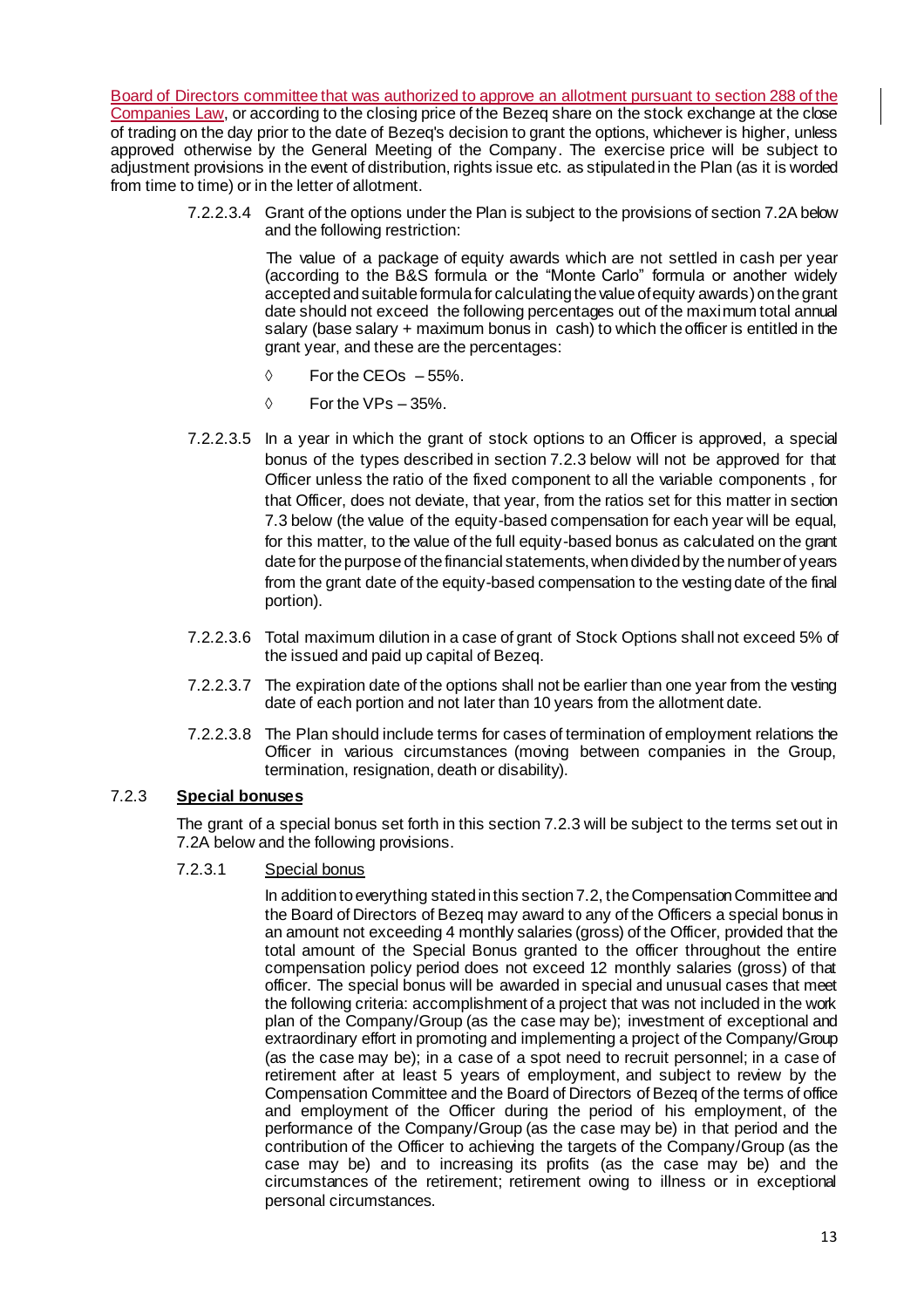In any case of award of a special bonus to an Officer concerning whom a disclosure was made as part of the Additional Details chapter in the Periodic Report of Bezeq, Bezeq will publish in that report the criteria and reasons behind the decision to award the special bonus to that Officer.

## 7.2.3.2 Retirement bonus

The Compensation Committee and the Board of Directors of Bezeq may decide on grant of a retirement bonus for an Officer, as part of this employment agreement or alternatively at the time of his retirement, which shall not exceed 6 monthly base salaries (not including social benefits). Grant of a retirement bonus can be decided retroactively only if the Officer worked for at least 3 years in the Company or in the Group. In making its decision, the Compensation Committee and the Board of Directors of Bezeq will consider the contribution of the Officer to the Company and/or the Group, as the case may be, during the period of his employment, the performance of the Company and/or the Group, as the case may be, during his term of office and the extent to which the Officer contributed to them, and the circumstances of his retirement.

## 7.2.3.3 Retention bonus

The Compensation Committee and the Board of Directors of Bezeq may, subject to the terms set out below and in special cases or in cases such as change of control at Bezeq or expected structural changes in the Group and the like, approve payment of a "retention bonus" to an Officer, the purpose of which is to enable the Group to compensate successful Officers for their undertaking to continue working in the Group companies. Payment of the retention bonus is subject to the following conditions:

The retention bonus will not exceed six or four salaries of the Officer, in return for the Officer's undertaking to continue to work in the Company or in the Group, as the case may be, for at least three years or two years, respectively, commencing on the date of payment of the retention bonus.

7.2A For the avoidance of doubt, it is stipulated that the total variable component that will be granted to the CEO of Bezeq in respect of: the discretionary bonus (as stipulated in section 7.2.1.10 above) and/or in respect of unique bonuses (as stipulated in section 7.2.3 above, except if entitlement to a retirement bonus to the CEO of Bezeq upon his retirement is specified in his employment agreement) and/or in respect of equity-based compensation (as stipulated in section 7.2.2 above) shall not cumulatively exceed 25% of the total annual bonus or a total of 3 months of base salaries (not including related benefits), whichever is higher (unless approval will be received from the General Meeting of the Company's shareholders, insofar as required by law at that time).

## 7.3 **Ratio of the fixed component to the variable components**

7.3.1 When determining the mix of the bonus components for the Officers and for the Chairman of the Board of Directors, the Compensation Committee and Board of Directors of Bezeq examined the ratio of the all the fixed components to all the variable components of the personal compensation plan for the relevant Officer, as noted in the rules set in this Policy. The purpose of this examination is to find an appropriate balance between the fixed and variable components. Such appropriate balance advances the targets of the Company and is consistent with its risk policy and its long-term goals.

The range of ratios<sup>8</sup> between the fixed component and the variable component (in terms of the cost to Bezeq) shall be as follows:

<sup>-</sup>8 It is emphasized that this refers to the potential range of ratios, based on the maximum amount of fixed components for Officers and assuming receipt of all possible variable components in the Compensation Policy, and on condition that in respect of the CEO of Bezeq Fixed Lines the total special bonuses as stipulated in section 7.2.3 above and the discretionary bonus component as part of the performance-based bonus w ere limited to 3.75 salaries (representing 25% of the annual maximum performance-based bonus that can actually be granted to the CEO of Bezeq Fixed Lines. It is emphasized that the actual ratio, in any given year, w ill be determined on the basis of the relevant variable compensation components for that Officer at that time, on the special circumstances for that year and on the various conditions for receipt of each of the components of the variable compensation.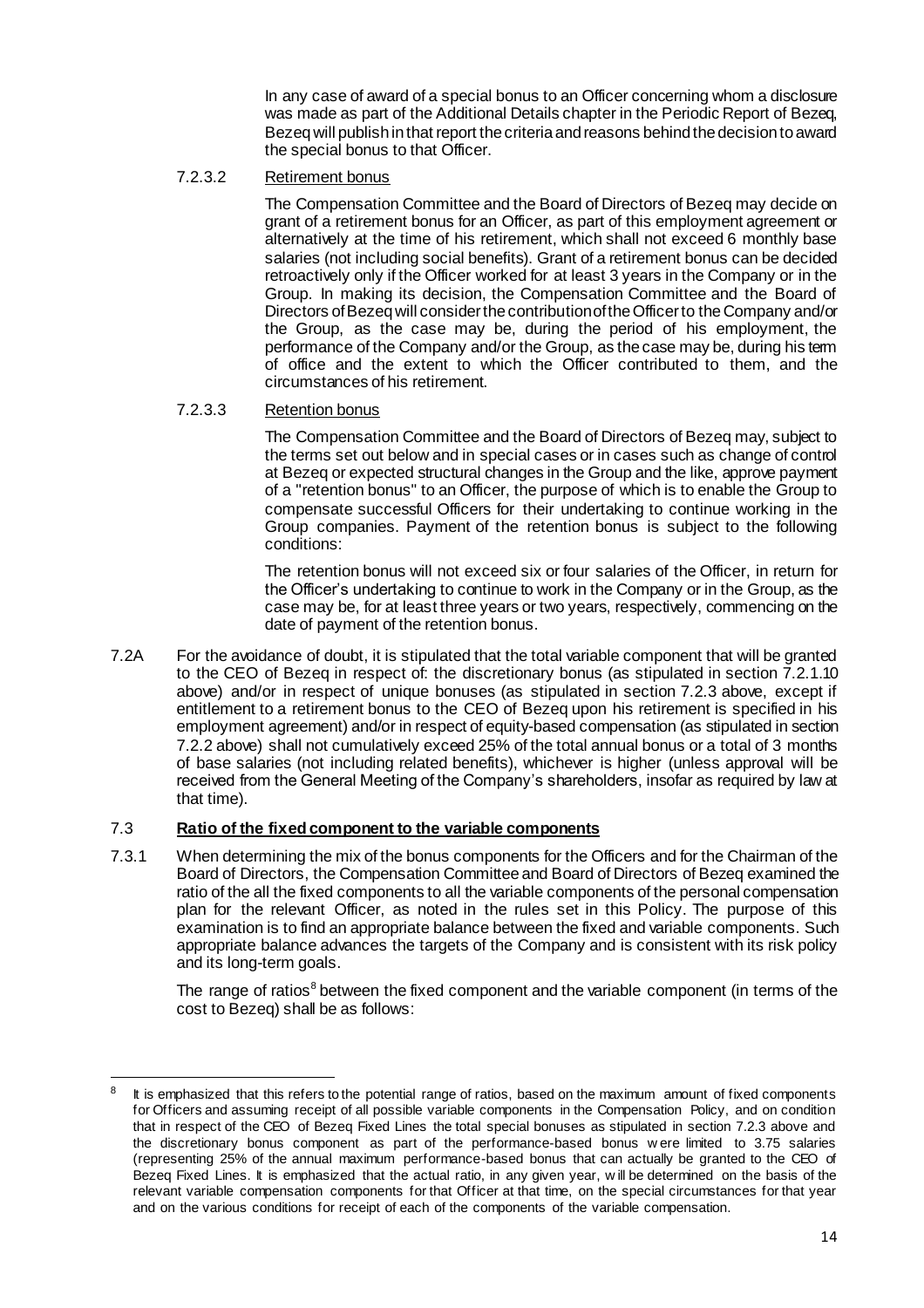| <b>Position</b>         | Fixed<br>component* | Variable<br>components** |
|-------------------------|---------------------|--------------------------|
| Chairman of the Board   | $100\% - 27\%$      | $0\% - 73\%$             |
| CEO Bezeq Fixed-Line    | 27%-100%            | $0\% - 73\%$             |
| CEOs - key subsidiaries | 25%-100%            | $0\% - 75\%$             |
| VPs                     | 33%-100%            | $0\% - 67\%$             |

Base salary, benefits and social benefits, as described in section 7.1 above.<sup>9</sup>

- \*\* Performance-linked bonus, equity-based compensation (depending on value, as described in section 7.2.2.3.4 above) and the special bonuses described n section 7.2 above. It is clarified that the ceilings noted in section 7.2 above for these components are cumulative (together: "Total Bonus Ceiling"), with attention to the maximum ratio possible shown in the above table and subject to any law.
- 7.3.2 It is clarified that an upward or downward deviation of up to 10% of the rates specified in the above ranges will not be deemed a deviation from the Compensation Policy.

#### 8. **Additional terms of office and employment**

In addition to the compensation described above in Section 7, the Officers and directors at Bezeq will be entitled to professional liability insurance, indemnification and exemption in accordance with the conditions set out below

#### 8.1 **Insurance**

Bezeq will enter into agreements from time to time with an insurance company/ies to provide Directors and Officers liability insurance (D&O) for its directors and other Officers, as may be from time to time. Bezeq will also be able to include other directors and Officers in its subsidiaries in these policies. The limit of liability in the insurance policies shall be between USD 100 to USD 250 million per claim and in aggregate for each insurance year, and an additional USD 20 million for legal expenses. ("the Insurance Policy").

The Insurance Policy will be renewable at the end of each insurance period for the term of the compensation policy, whether by extension of its validity as described above or by entering into a new directors and officers insurance policy, provided the Compensation Committee confirms that there is no material adverse change in the terms of the Insurance Policy or no improvement compared with the aforementioned Insurance Policy or approves the terms of the new policy in accordance with Regulation 1B(1) of the Companies Regulations (Reliefs in Transactions with Interested Parties), 2000.

### 8.2 **Indemnification**

Bezeq will provide its Officers and directors with letters of indemnity with an undertaking to indemnify for any liability or expense imposed on any of the Officers or the directors, in consequence of their actions as Officers (including actions in Bezeq's subsidiaries), all subject to the provisions of the law, including compliance with the Companies Law, the Securities Law, 1968 and Bezeq's Articles of Association, as shall be in effect from time to time. The amounts of indemnity that Bezeq undertakes to pay, cumulatively, to all its Officers and directors shall be limited to a ceiling of 25% of the equity of Bezeq as at the time of granting the letter of indemnity or a total of NIS 400 million, whichever is higher. The undertaking to indemnify shall not apply to an event for which the insurance company recognized its liability pursuant to the insurance policy and has paid the Officer the required amount. The letter of indemnity will apply to a list of categories of events which are customary in letters of indemnity for companies with specifications similar to those of Bezeq.

<sup>1</sup> Under this component, sick days and vacation days to w hich the Officer is entitled as part of social benefits, were not calculated. In granting vacation and sick days, the Company acts in accordance w ith market standards and the provisions of the law .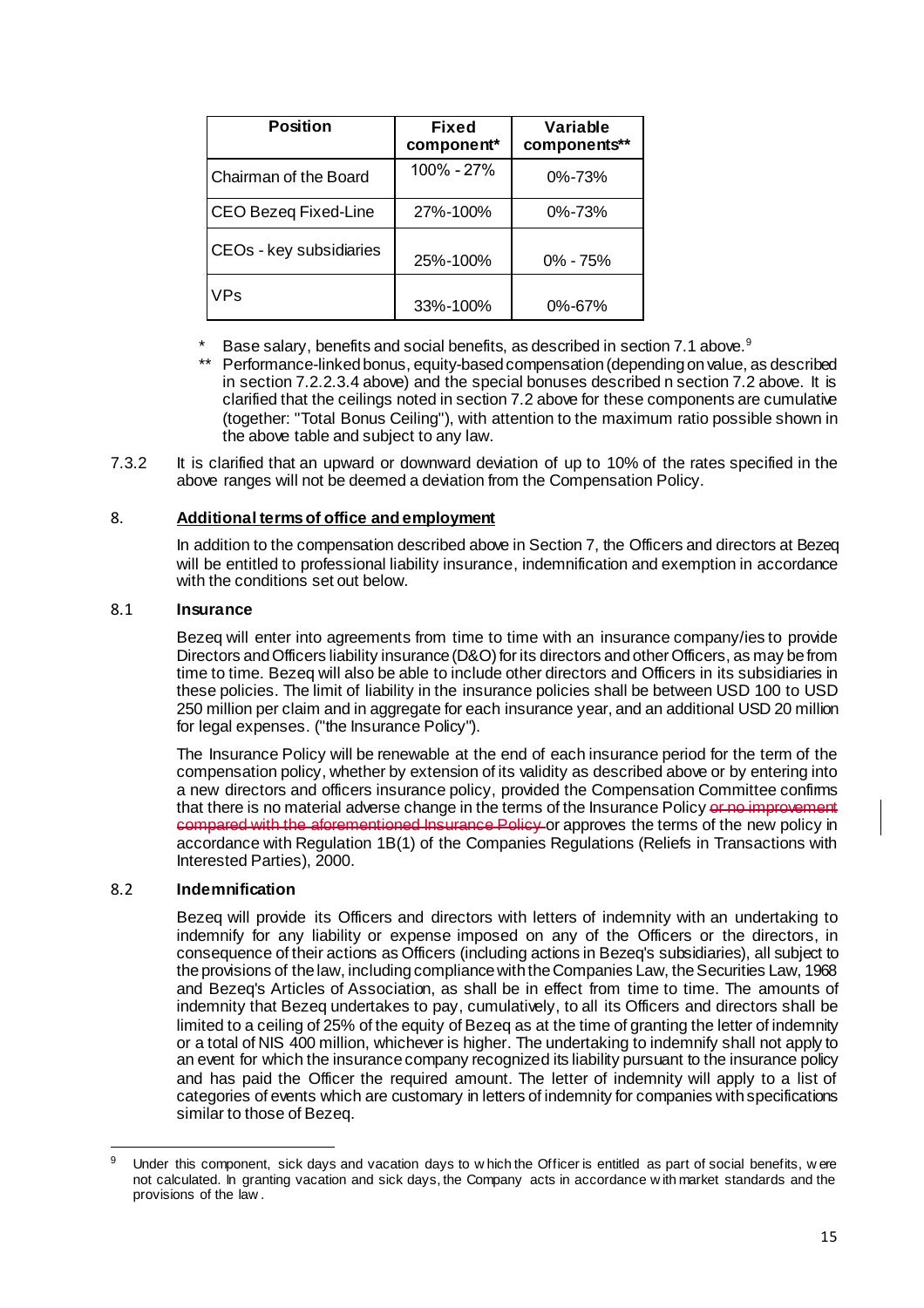## 8.3 **Exemption**

Bezeq may grant its Officers and directors exemption, in advance, from liability for breach of the duty of care towards it, pursuant to any law, including Officers who are a controlling shareholder or his relatives, subject to the receipt of approvals required by law in a wording approved by the Company. It is clarified that such exemption shall not apply, inter alia, owing to breach of the duty of care in a distribution, and to a decision or transaction in which the controlling shareholder or any Officer (including an Officer other than the Officer to whom the exemption is granted) has a personal interest, all subject to the provisions of the Companies Law and the Articles of Association of Bezeq.

## <span id="page-15-0"></span>9. **Directors' fees**

## 9.1 **Directors who are not the Chairman of the Board**

- 9.1.1 Fees for directors of Bezeq for service on the Board of Directors of Bezeq and on the boards of directors of any of the subsidiaries that are wholly owned by the Company , who are not the Chairman of the Board of the Company or an employee-director, will be an amount that shall not exceed the maximum amount for an expert external director as set in the regulations regarding compensation for external directors, as shall be in effect from time to time, in accordance with the Company's ranking as shall be from time to time, and will be uniform for all the aforementioned directors, distinguishing between a director classified as an expert and a director who is not an expert.
- 9.1.2 An employee-director shall not be entitled to extra payments for his service as a director, in addition to wages (including bonuses and other forms of remuneration) paid to him for his work at Bezeq.

9.1.3 Directors will be entitled only to fees for which their entitlement is specifically noted in this document, including as concerns wholly-owned subsidiaries of the Company in which they serve, and all the other policy provisions shall not apply to them.

Furthermore, the directors will be entitled to a reimbursement of travel expenses, subject to the provisions of the law, and they will be included in Bezeq's directors and officers liability insurance policy and letters of indemnity and exemption which were or will be given during this period, as noted in Section 8 above.

## 9.2 **Terms of tenure and employment of the Chairman of the Board**

- 9.2.1. The monthly base salary of the Chairman of the Board of Directors shall not exceed NIS 171,000 (gross, for a full-time position). In the event of a part-time position, the base salary will change accordingly, so that the base salary and maximum salary will be adjusted linearly according to the percentage employment.
- 9.2.2 The provisions of section 7.1.2 above shall apply to the social and other benefits to the Chairman of the Board of Directors. The chairman will be entitled to reasonable reimbursement of expenses for the performance of his duties against invoices. The scope of expenses shall be reviewed once annually by the Compensation Committee.
- 9.2.3 The early notice period for the Chairman of the Board of Directors will be up to 3 months. During the early notice period the Chairman will be obligated to continue performing his duties, unless the Company decides to waive this requirement.
- 9.2.4 In the event of termination of the Chairman's term of office, the Company may pay the Chairman compensation of up to two months of wages with the addition of benefits for a non-compete agreement.
- 9.2.5 The provisions of section 7.2.2 above shall apply to the grant of a share-based payment to the Chairman of the Board of Directors, provided that the value of an annual share-based compensation package, which is not settled in cash (as specified in section 7.2.2.3.4), does not exceed 101% of the maximum annual salary (base salary + maximum bonus) to which the Chairman will be entitled in the relevant year.
- 9.2.6 Regarding the grant of a performance-based bonus to the Chairman of the Board, the provisions of section 7.2.1 above shall apply, subject to the following changes:
	- a. Regarding section 7.2.1.2 (bonus structure) The bonus will comprise a component that is based on Group targets.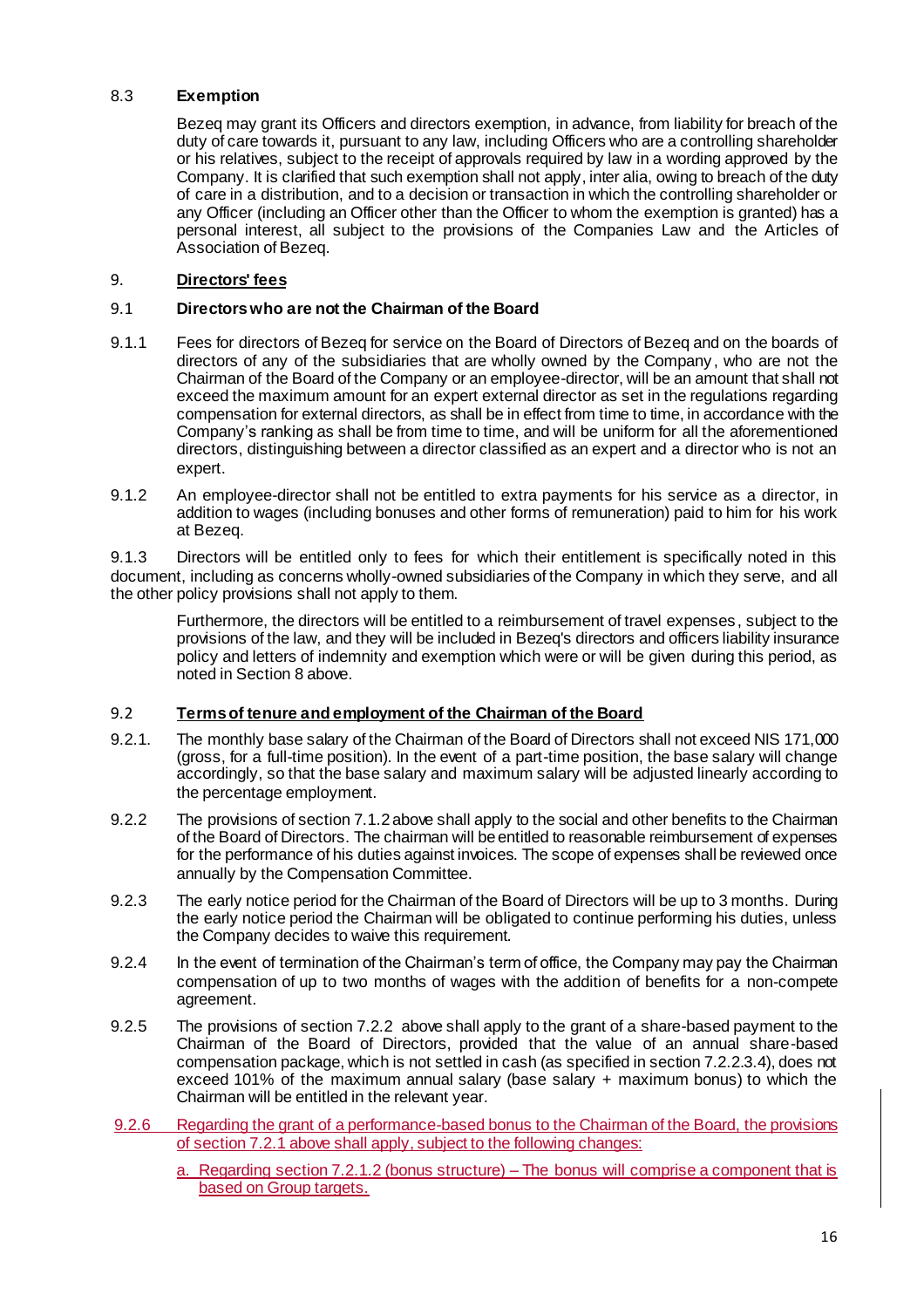b. Regarding section 7.2.1.6.1, the following provisions will apply with respect to the Chairman of the Board:

The targets of the performance-based bonus will include the following targets and weightings: (a) a target of adjusted EBITDA for the Bezeq Group (i.e. based on the consolidated annual financial statements of Bezeq), which will be weighted at 50% of the annual bonus; (b) a target of adjusted net profit for the Bezeq Group, which will be weighted at 25% of the annual bonus; and (c) a target of adjusted free cash flow (FCF) for the Bezeq Group, which will be weighted at 25% of the annual bonus.

c. The threshold condition for awarding the annual performance-based grant to the Chairman of the Board will be determined based on the Adjusted EBITDA Comparison Alternative, as defined in section 7.2.1.6.3, which will be calculated with reference to the adjusted EBIDTA result of the Bezeq Group (consolidated basis). Notwithstanding the foregoing, the Compensation Committee and Bezeq Board of Directors may give approval, shortly before the approval of the budget for a calendar year, that the threshold condition for awarding the annual performance-based bonus to the Chairman of the Board for the relevant year be determined based on the FFO Comparison Alternative or the FFO Budget Alternative, as these terms are defined in section 7.2.1.6, calculated on the FFO results of the Bezeq Group (consolidated basis).

The provisions of the third paragraph of section 7.2.1.6.3 will apply to the Chairman of the Board, *mutatis mutandis*.

- d. The performance-based bonus for the Chairman of the Board will be limited to up to 75% of the annual base salary.
- e. Notwithstanding the foregoing, it is clarified that the Company may determine that a part of the bonus for the Chairman of the Board, or the entire bonus, up to the limit specified in subparagraph d., shall be paid as a discretionary bonus, subject to receipt of the approval of the Compensation Committee, the Board of Directors and the General Meeting for payment of the discretionary bonus.

9.2.69.2.7 When the terms of compensation of the Chairman of the Company's Board are reviewed, the parameters stated in sections 5 and 7.3 above will be taken into account, with necessary modifications. In this context, it is noted that on the date of approval of the amendment to the Policy, the ratio of the average cost of compensation of the Chairman of the Bezeq Board of Directors to the cost of the average and median compensation to other Bezeq employees (including temporary placement workers) is 1:20.41:24.73 and 1:21.71:26.99<sup>10</sup>, respectively.

## 10. **Existing arrangements**

1

The purpose of the Compensation Policy is not to make unfavorable changes in existing agreements between the Company and its employees, and the Company will uphold all existing arrangements on the date of approval of this Compensation Policy, for as long as such agreements remain in force.

## 11. **Rules of control, reporting and correction of irregularities**

- 11.1 Bezeq will operate subject to any existing and future provisions of law concerning the Compensation Policy for Officers of the Company.
- 11.2 Any deviation from the Compensation Policy set out in this document or from the principles therein must be approved by the Compensation Committee and Board of Directors of Bezeq, or in a different manner which is consistent with the requirements of the Companies Law. However, nonmaterial changes in the terms of office and employment of the CEOs require prior approval of the Compensation Committee only, if it has confirmed that the change in the terms of employment is

 $10$  The cost of salary of Company employees, including contractor w orkers, w as calculated by normalizing their positions to 100% (full-time position). The data relating to Company employees is based on the data for December 31, 2018 n2021 and for contractor w orkers is based on the date for December 20192021, and has been calculated for employee w ho w orked in the Company for a full year. The value of the equity-based compensation taken into account in the calculation of the cost of compensation of the Chairman of the Board w as calculated based on a linear spread of the value of the grant (as of the date of the Board of Directors' approval of the grant of the equity-based aw ard) over the vesting years (NIS 2,319,000). In a calculation that takes into account the amount of the accounting expense recognized in the Company's financial statements for 2021 in respect of the equity -based aw ard to the Chairman of the Board, the ratio stands and 33.94 and 37.03, respectively.